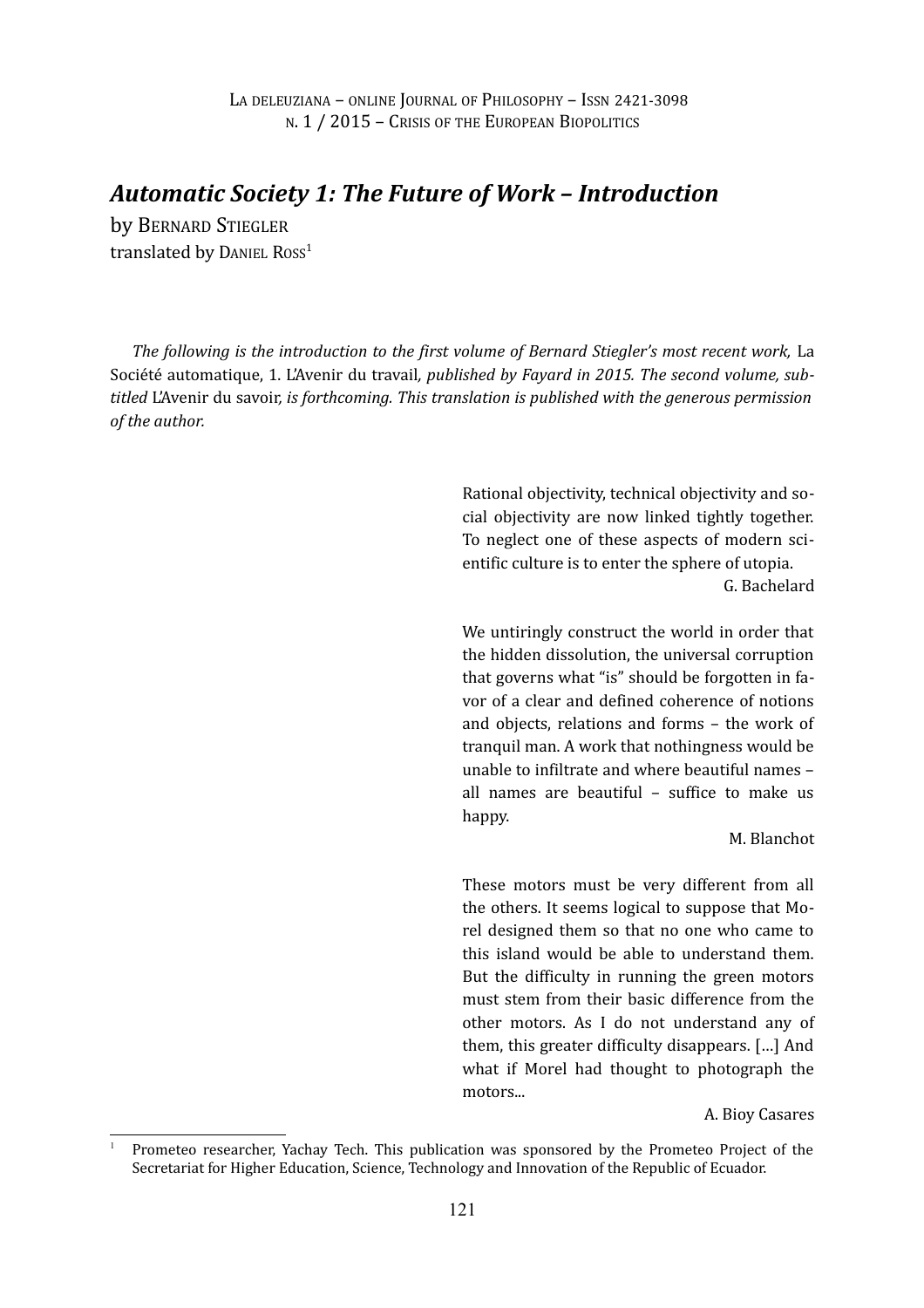# **Functional Stupidity, Entropy and Negentropy in the Anthropocene**

The strangest thing about this remarkable return of "humankind" into history is that the Anthropocene provides the clearest demonstration that, from an environmental point of view, humanity as a whole does not exist.

C. Bonneuil, J.-B. Fressoz

#### *1. What transpires between 23 June and 23 October 2008*

In an analysis of Google's business model in *Wired* on 23 June 2008, Chris Anderson showed that the services provided by this company – which are based on what Frédéric Kaplan has called *linguistic capitalism*<sup>[2](#page-1-0)</sup> – operate without any reference whatsoever to a theory of language<sup>[3](#page-1-1)</sup>.

Continuing with a form of reasoning similar to that he applies to the epidemiology of Google, Anderson comes to the conclusion that what is referred to today as "big data"<sup>[4](#page-1-2)</sup>, consisting of gigabytes of data that can be analysed in real time via high performance computing, no longer has any need for either theory or theorists – as if data "scientists", specialists in the application of mathematics to very large databases through the use of algorithms, could replace those theoreticians that scientists always are in principle, regardless of the scientific field or discipline with which they happen to be concerned.

Four months later, on 23 October 2008, Alan Greenspan appeared before a Congressional hearing to explain the reasons behind the financial catastrophe unleashed after the subprime crisis of August 2007. His defense consisted in arguing that the scale of the crisis was due to the misuse of financial mathematics and automated calculation systems to assess risk, mechanisms established by digital trading in its various forms (from subprime to high frequency trading):

It was the failure to properly price such risky assets that precipitated the crisis. In recent decades, a vast risk management and pricing system has evolved, combining the best insights of mathematicians and finance experts supported by major advances in computer and communications technology<sup>[5](#page-1-3)</sup>.

<span id="page-1-0"></span><sup>2</sup> Frédéric Kaplan, "Quand les mots valent de l'or. Le capitalisme linguistique", *Le Monde diplomatique* (November 2011), available at: <http://www.monde-diplomatique.fr/2011/11/KAPLAN/46925>. See also: Kaplan, "Linguistic Capitalism and Algorithmic Mediation", *Representations* 27 (2014), pp. 57–63.

<span id="page-1-1"></span><sup>3</sup> Chris Anderson, "The End of Theory: The Data Deluge Makes the Scientific Method Obsolete", *Wired* (23 June 2008), available at: <http://archive.wired.com/science/discoveries/magazine/16-07/pb\_theory>.

<span id="page-1-2"></span><sup>&</sup>lt;sup>4</sup> This being what is referred to with the expression "data deluge".

<span id="page-1-3"></span><sup>5</sup> Alan Greenspan, "Greenspan Testimony on Sources of Financial Crisis", *The Wall Street Journal* (23 October 2008), available at: <http://blogs.wsj.com/economics/2008/10/23/greenspan-testi-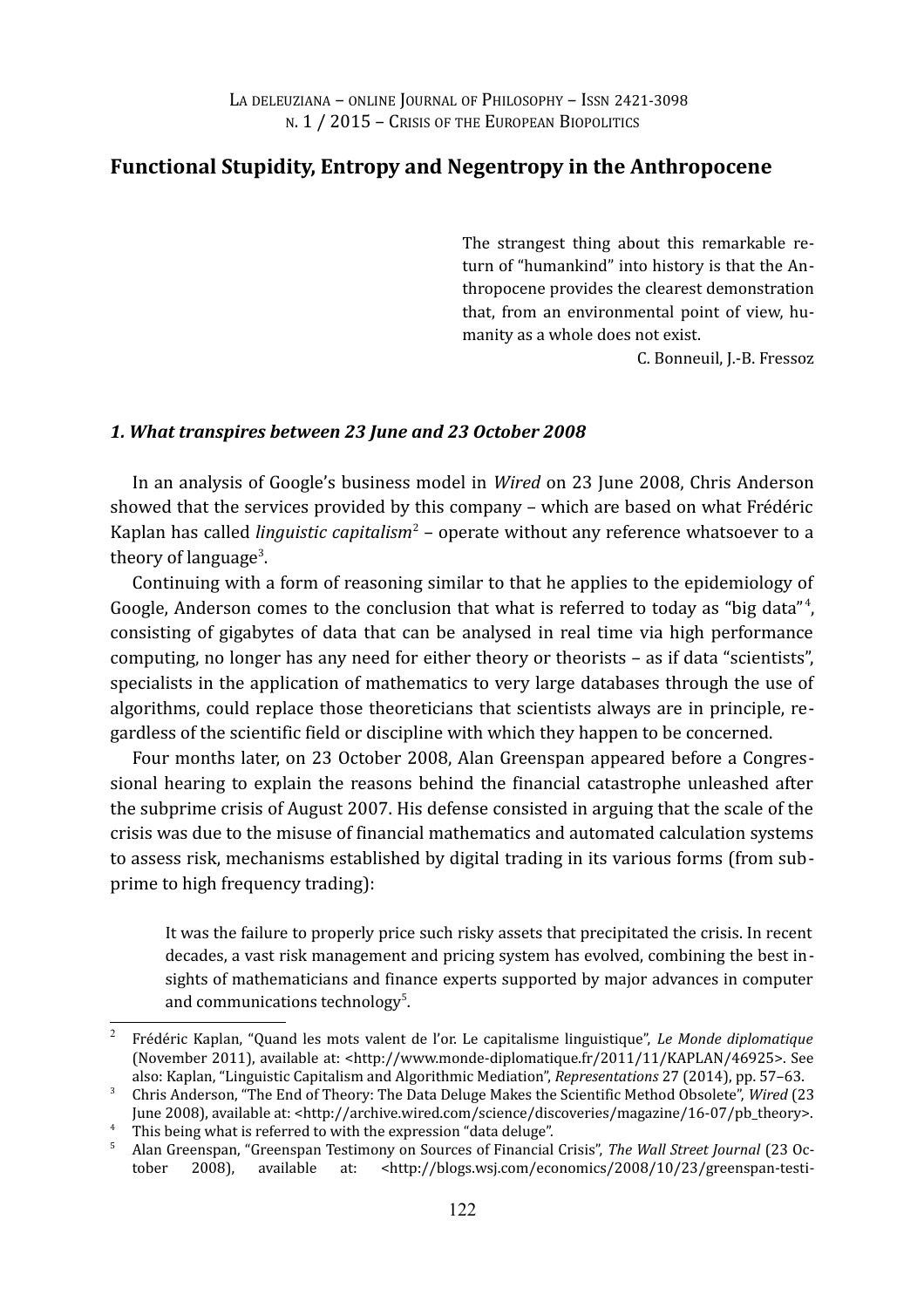Greenspan also stressed that such approaches had received legitimacy via the Nobel Prize for economics $6$  – his intention being to assert that, if there is blame is to be apportioned, it ought not fall only upon the president of the U.S. Federal Reserve: the whole apparatus of computerized formalization and automated decision-making undertaken by financial robots was involved, as well as the occult economic 'theory' that supported this legitimization.

If this market paradigm had until August 2007 "held sway for decades", if computerized formalization and automated decision-making had been imposed *in fact*, this

whole intellectual edifice, however, collapsed in the summer of last year because the data inputted into the risk management models generally covered only the past two decades, a period of euphoria<sup>[7](#page-2-1)</sup>.

The ideologues of this "rational risk management" undoubtedly had no awareness of the limitations of their datasets, and this would include, I hasten to add, Greenspan himself. They assumed that "historic periods of stress" had occurred only *because financial instruments did not exist during these periods*, or because competition was *not yet* "perfect and undistorted". Such was the concealed theory operating behind these robots, robots that supposedly "objectify" reality and do so according to "market rationality".

Not long after Chris Anderson's article, Kevin Kelly objected that, behind every automated understanding of a set of facts, there lies a hidden theory, whether there is awareness of it or not, and, in the latter case, it is a theory *awaiting formulation*<sup>[8](#page-2-2)</sup>. What this means for us, if not for Kelly himself, is that *behind and beyond all fact, there is a law*.

Science is what goes beyond the facts by *pleading* [*excipant*] for a law: it posits that there *can always be an exception* (and this is what "pleading" the case for a law means: asserting the law of the exception) to the *majority* of facts, even to the *vast majority* of facts, that is, to virtually all of them, an exception that *invalidates the law* (that invalidates its apparent coherence). This is what, in the following chapters, we will call, alongside Yves Bonnefoy and Maurice Blanchot, the *improbable* – and this is also the question raised by black swan theory, as posited by Nassim Nicholas Taleb in a manner closer to the epistemology of statistics, probability and categorization $9$ .

mony-on-sources-of-financial-crisis/>.

<span id="page-2-0"></span><sup>6</sup> «A Nobel Prize was awarded for the discovery of the pricing model that underpins much of the advance in derivatives markets», he explained.

<span id="page-2-1"></span><sup>7</sup> Ibid.

<span id="page-2-2"></span><sup>8</sup> Kevin Kelly, "On Chris Anderson's The End of Theory", *Edge: The Reality Club* (30 June 2008), available at: <http://edge.org/discourse/the\_end\_of\_theory.html#kelly>.

<span id="page-2-3"></span><sup>9</sup> Nassim Nicholas Taleb, *The Black Swan: The Impact of the Highly Improbable* (New York: Random House, 2007).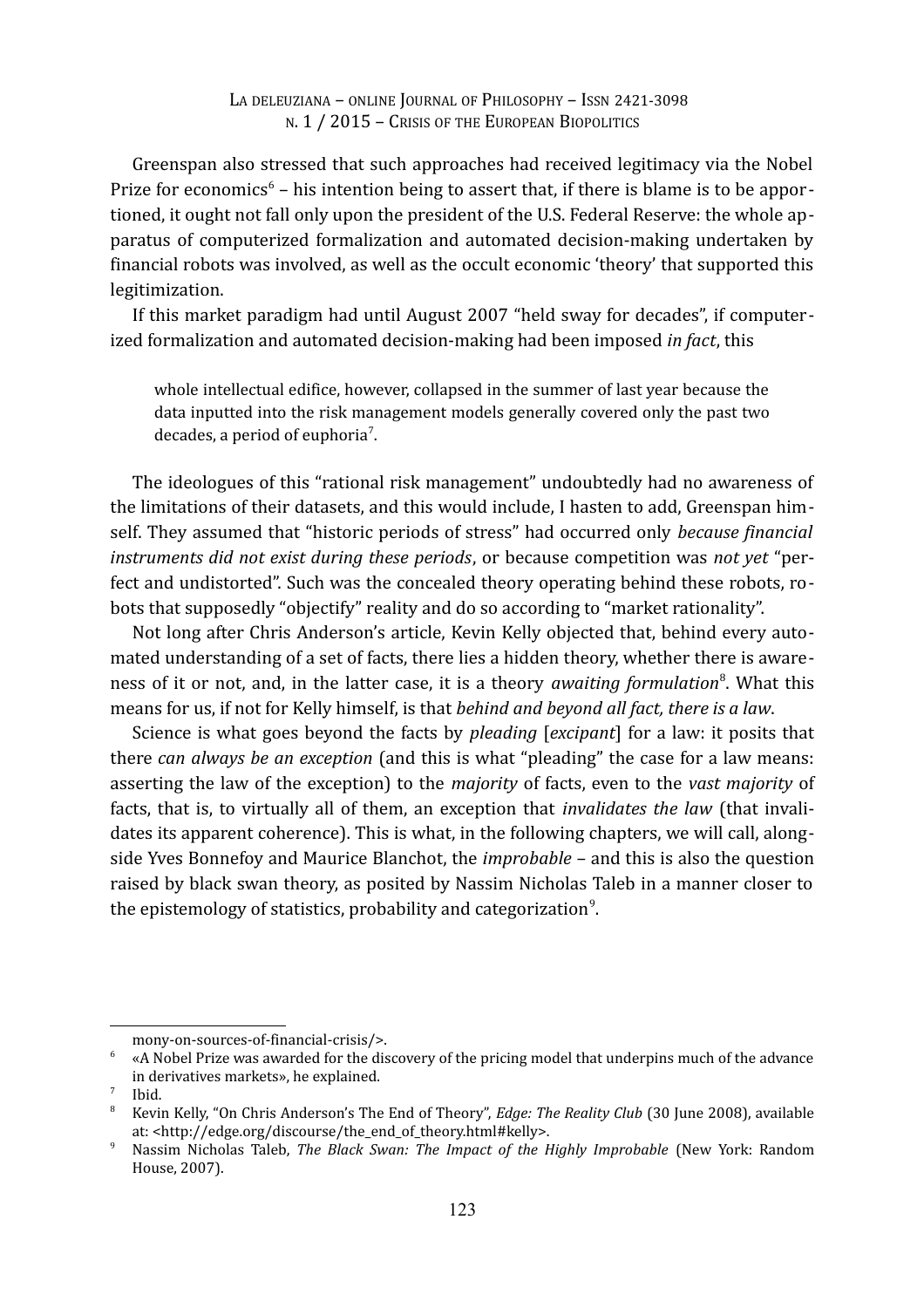### *2. Mettre Paris en bouteille*

The ideology of perfect and undistorted competition has been and remains today the discourse of neoliberalism, and this includes the discourse of Alan Greenspan, who spoke in these terms during his 2008 Congressional testimony:

Had instead the models been fitted more appropriately to historic periods of stress, capital requirements [for funds held in financial institutions] would have been much higher and the financial world would be in far better shape today, in my judgment.

But what this comment obscures is the fact that "with *ifs*, one could bottle Paris"<sup>[10](#page-3-0)</sup>. For had these capital requirements "been much higher", the model would simply never have developed. And this model developed precisely in order to conceal the systemic insolvency of *consumer capitalism* (that is, of "growth"), a form of capitalism afflicted for over thirty years by the drastic reduction in the purchasing power of workers, as demanded by the conservative revolution – and by financialization, in which the latter fundamentally consists, and which makes it possible for countries to become structurally indebted, and hence subjected to an unprecedented form of blackmail that indeed resembles a racket (and which we can therefore refer to as mafia capitalism)<sup>[11](#page-3-1)</sup>.

The application of this model based on the "financial industry" and its automated computer technologies is intended both to capture *without redistribution* the capital gains generated by productivity and to conceal, through a computer-assisted financial fraudulence operating on a worldwide scale, the fact that the conservative revolution has broken the "virtuous circle" of the Fordist and Keynesian compromise $^{12}$  $^{12}$  $^{12}$ .

With the conservative revolution, then, capitalism becomes *purely computational* (if not indeed "purely mafiaesque"). Max Weber showed in 1905 that, on the one hand, capitalism was originally related to a form of incalculability the symbol of which was Christ as the cornerstone of the Protestant ethic, the latter constituting the spirit of capital-ism<sup>[13](#page-3-3)</sup>. But he showed, on the other hand, that the transformative dynamics of the society

<span id="page-3-0"></span><sup>10</sup> *Translator's note:* this is a French proverb: "Avec des *si*, on mettrait Paris en bouteille".

<span id="page-3-1"></span><sup>11</sup> «Tax havens, offshore companies, corruption, trafficking… While politicians may want to reform it and make it more ethical, the globalized economic and financial system continues to adapt itself even more to "mafia" behaviour. Why do relations and forms of porousness develop between "healthy" economies and mafia economies? How is it that the mafia intersects every kind of institution? Is it not, ultimately, inherent to capitalism?» Nathalie Brafman, "Mafia, stade avancé du capitalisme?", *Le Monde*, 15 May 2010, available at: <http://www.lemonde.fr/idees/article/2010/05/15/mafia-stade-avance-du-capitalisme\_1352155\_3232.html>.

<span id="page-3-2"></span><sup>12</sup> This Fordo-Keynesian "compromise" is itself based on looting the countries of the South (something generally forgotten by the defenders of this 'compromise'), which leads to those limits uncovered by the Meadows report – released in 1972 by four MIT researchers, Donella Meadows, Dennis Meadows, Jørgen Randers and William W. Behrens III – (the looting of the South leading to the depletion of re sources), and by René Passet in France (who describes the growth of negative externalities, which has today become obvious in the hyper-exponential effects of the Anthropocene), all the while destroying the libidinal economy, a point to which we shall return in the first chapter of this work (see p. XXX ff.).

<span id="page-3-3"></span><sup>13</sup> Max Weber, *The Protestant Ethic and the Spirit of Capitalism* (London and New York: Routledge, 1992).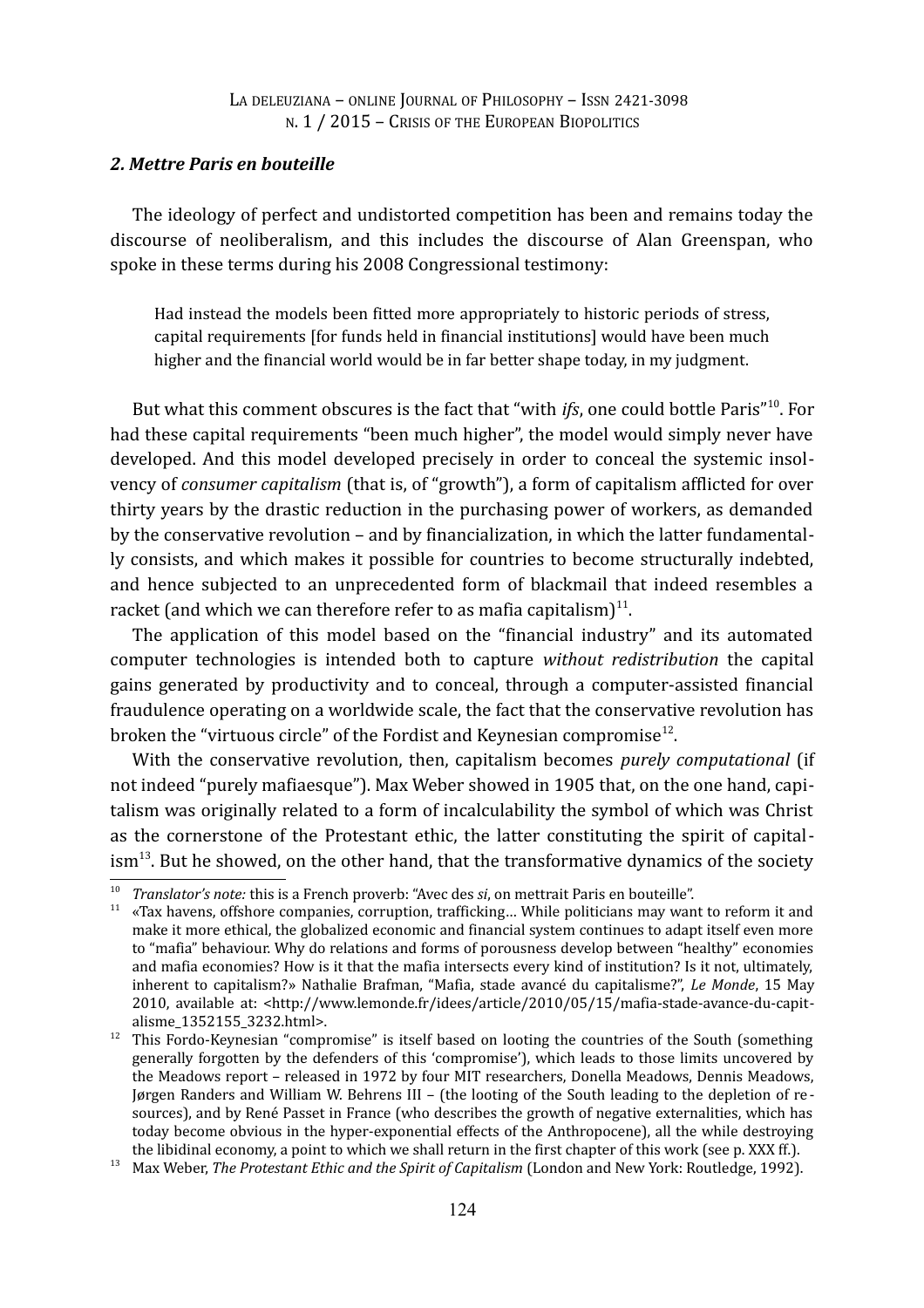established by this "spirit" consists in a secularization and rationalization that irresistibly thwarts it - we may call this the *aporia of capitalism*<sup>[14](#page-4-0)</sup>.

We shall see that, as contemporary capitalism becomes *purely* computational, concretized in the so-called data economy, this aporia is exacerbated, this contradiction is "realized", and in this way it succeeds in accomplishing that becoming without future referred to by Nietzsche as *nihilism* – of which Anderson's blustering assertions and Greenspan's muddled explanations are symptoms (in the sense given to this term by Paolo Vignola)<sup>[15](#page-4-1)</sup>.

#### *3. What is hidden in* **France Ten Years From Now**

Anderson's storytelling belongs to a new ideology the goal of which is to mask (while itself remaining masked) the fact that with total automatization a new explosion of generalized insolvency is readying itself, far worse than that of 2008: the next ten years will, according to numerous studies, predictions and "economic assessments", be dominated by automation.

On 13 March 2014, Bill Gates declared in Washington that with software substitution, that is, with the spread of logical and algorithmic robots controlling physical robots – from "smart cities" to Amazon, and passing through Mercedes factories, the metro and trucks that deliver to supermarkets from which cashiers and freight handlers are disappearing, if not customers – employment will drastically diminish over the next twenty years, to the point of becoming the exception rather than the rule.

This thesis, which has been explored in depth over the last few years, has recently come to the attention of European newspapers, firstly in Belgium in *Le Soir*, which in July 2014 warned of the risk of the loss of half of all the jobs in the country "within one or two decades", then in France: it was taken up again by *Journal du dimanche* in October 2014, in an article that warned, on the basis of a study the newspaper commissioned from the firm Roland Berger, of the destruction by 2025 of three million jobs, equally affecting the middle classes, management, the liberal professions and the manual trades. Note that the loss of three million jobs represents an increase in unemployment of about 11 points – an unemployment level of 24%, without counting "part-time" or "casual" employment in those figures.

Ten years from now, and regardless of how it is counted, French unemployment is likely to shift to between 24% and 30% (the Roland Berger scenario being relatively optimistic compared to the forecasts of the Brussels-based think tank Bruegel, as we shall

<span id="page-4-0"></span><sup>14</sup> On these questions, see Bernard Stiegler, *The Decadence of Industrial Democracies: Disbelief and Discredit, Volume 1* (Cambridge: Polity, 2011).

<span id="page-4-1"></span><sup>15</sup> Paolo Vignola, *L'attenzione altrove. Sintomatologie di quell che ci accade* (Naples: Orthoes Editrice, 2013). And see the lecture, "Symptomatologie du désir", 2013 summer academy of *pharmakon.fr*, available at: <http://pharmakon.fr/wordpress/academie-dete-de-lecole-de-philosophie-depineuil-le-fleuriel/academie-2013/>.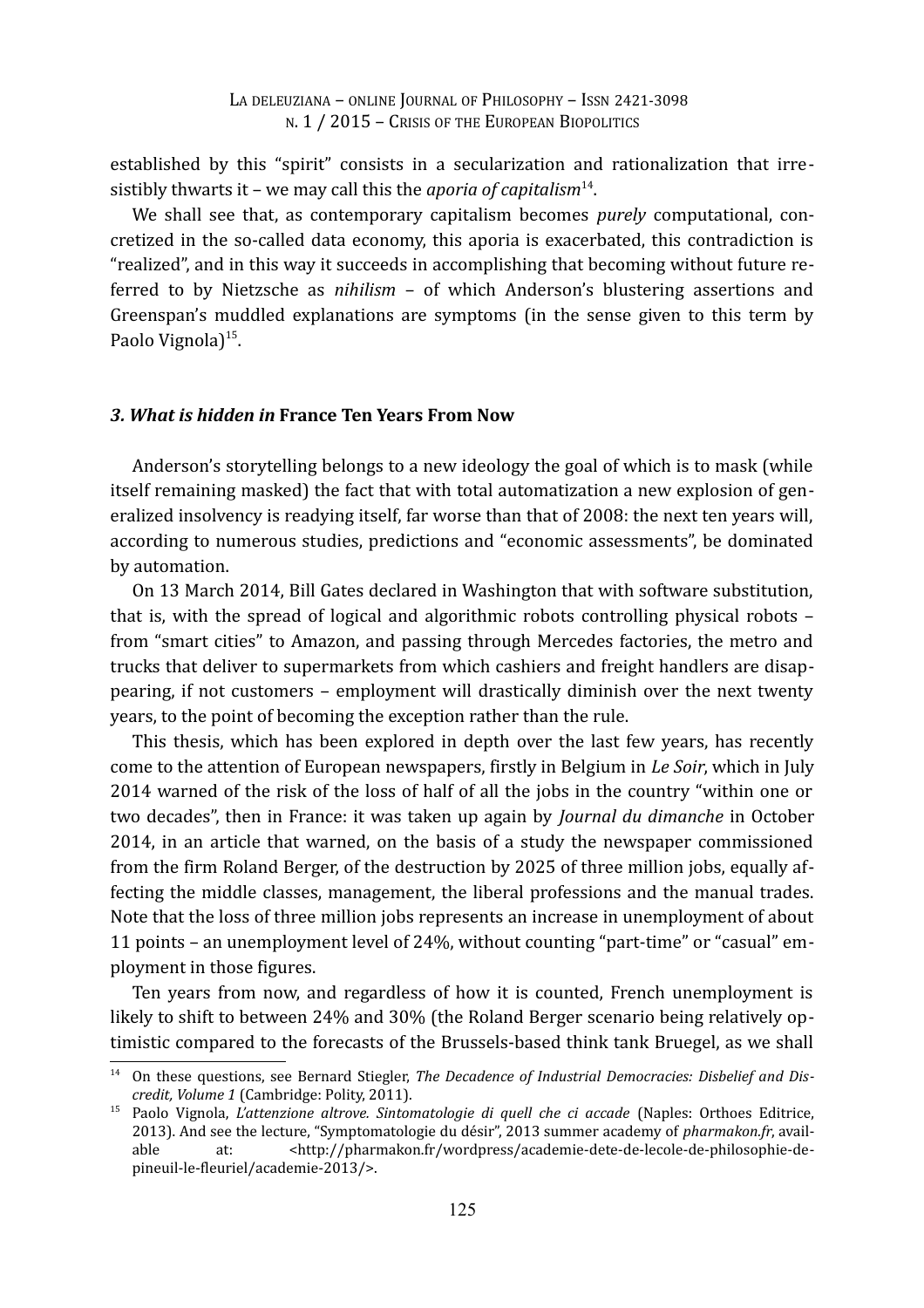see below). Furthermore, all of these studies warn of the eventual demise of the Fordo-Keynesian model, which organizes the redistribution of the productivity gains hitherto obtained through Taylorian automation in the form of purchasing power acquired through wages.

Hence this forebodes an *immense transformation*. Despite this, the report submitted by Jean Pisani-Ferry to the French president in the summer of 2014 as part of a "government seminar" had *not one word to say* about these literally overwhelming prospects – that are transformational for any macro-economics to come.

*France Ten Years From Now* does, of course, discuss employment, but in a wheedling tone, amounting more or less to the statement: "Let us set modest, realistic goals: in terms of employment, let's aim to be in the top third of similar countries"<sup>[16](#page-5-0)</sup>. And it goes on and on in these tepid terms for two hundred pages, never mentioning the possibility that employment will be drastically reduced and on the contrary asserting:

[T]he goal must be full employment. As far as we can see today, this is the normal way in which the economy functions. Any other social condition becomes pathological and involves an unsustainable waste of skills and talents. There is no reason to give up this expectation, given that for a long time we experienced a situation of very low unemployment and that some of our neighbors have today returned to such a situation $17$ .

According to the Commissioner General of France Stratégie<sup>[18](#page-5-2)</sup>, we should reaffirm the goal of full employment, however we should do so in a "credible" way – but through what, in fact, amounts to an extraordinarily tenuous form of reasoning:

To set this target today for 2025 would not be deemed credible by the French public, which has suffered decades of mass unemployment. A goal that is perceived, rightly or wrongly, as being too high, could have a demotivating effect. It is better, as the Chinese proverb says, to cross the river by feeling for each stone. Furthermore, the problem with setting goals in absolute terms lies in not taking into account the global and European economic situation. Reasoning in relative terms avoids this pitfall. In this spirit, we can aspire to return sustainably to the top third of European countries in terms of employment<sup>[19](#page-5-3)</sup>.

The claims of *France Ten Years From Now* are contradicted by Bruegel, the Brus-

<span id="page-5-0"></span><sup>16</sup> See France Stratégie, *Quelle France dans dix ans? Les chantiers de la décennies* (Rapport au Président de la République, June 2014), p. 36: «[T]he problem with setting goals in absolute terms lies in not taking into account the global and European economic situation. Reasoning in relative terms avoids this pitfall. In this spirit, we can aspire to return sustainably to the top third of European countries in terms of employment. Given our knowledge that we are currently placed in the middle third and have, a few years ago, found ourselves in the bottom third, this would represent a very substantial improvement».

<span id="page-5-1"></span><sup>17</sup> Ibid., p. 35.

<span id="page-5-2"></span><sup>&</sup>lt;sup>18</sup> Jean Pisani-Ferry was appointed Commissioner General of France Stratégie on 1 May 2013.

<span id="page-5-3"></span> $19$  Ibid., p. 35.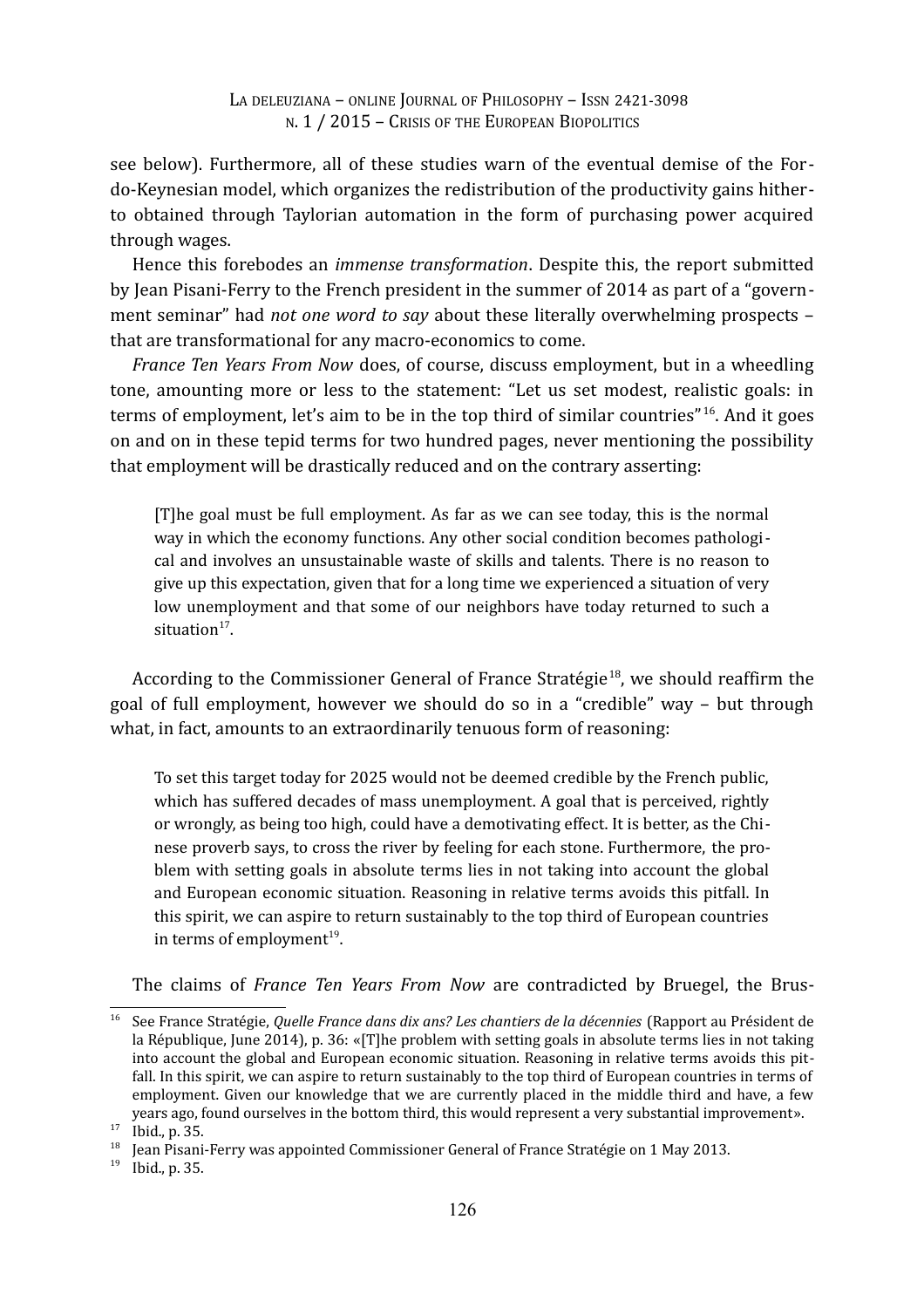sels-based policy research institute that had been headed by Pisani-Ferry himself, until his appointment as Commissioner General of France Stratégie. Bruegel argues, through Jeremy Bowles and by taking note of the figures given by Benedikt Frey and Michael Os-borne<sup>[20](#page-6-0)</sup> at the Oxford Martin School, that Belgium could see 50% of its jobs disappear, England 43%, Italy and Poland 56% – and all this, according to *Le Soir*, "within one or two decades".

At the time he submitted his report (in June 2014), Pisani-Ferry could not have been unaware of these forecasts made by the very institute he helped found in 2005. How did he allow himself to dissimulate in this way? The reality is that, like Greenspan, he internalized a calamitous situation that he continues to misunderstand thanks to a deeply flawed analysis, thereby preventing France from taking stock of a highly dangerous situation:

[C]ashiers, nannies, supervisors, even teachers […], by 2025 a third of jobs could be filled by machines, robots or software endowed with artificial intelligence and capable of learning by themselves. And of replacing us. This is a vision of the future prophesied by Peter Sondergaard, senior vice president and global head of research at Gartner<sup>[21](#page-6-1)</sup>.

We shall see that this "vision" is shared by dozens of analysts around the world - including the firm Roland Berger, which released a study arguing that,

by 2025, 20% of tasks will be automated. And more than three million workers may find themselves giving up their jobs to machines. An endless list of sectors is in-volved: agriculture, hospitality, government, the military and the police<sup>[22](#page-6-2)</sup>.

To conceal such prospects is a serious mistake, as noted by an associate of Roland Berger, Hakim El Karoui:

«The tax system is not set up to collect from this one section of wealth generation (the digital), and the redistribution effect is therefore very limited».

Warning against the risk of social explosion, the partner at Roland Berger calls for «anticipating, describing, telling the truth […], to create a shock in public opinion now». Otherwise, distrust of the elites will increase, with serious political consequences $^{23}$  $^{23}$  $^{23}$ .

<span id="page-6-0"></span><sup>&</sup>lt;sup>20</sup> Carl Benedikt Frey and Michael A. Osborne, "The Future of Employment: How Susceptible Are Jobs to Computerisation?", 17 September 2013, available at: <http://www.oxfordmartin.ox.ac.uk/downloads/academic/The\_Future\_of\_Employment.pdf>.

<span id="page-6-1"></span><sup>&</sup>lt;sup>21</sup> "Vous serez peut-être remplacé par un robot en 2025", BFMTV (10 October 2014), available at: <http://hightech.bfmtv.com/logiciel/vous-serez-peut-etre-remplace-par-un-robot-en-2025- 839432.html>.

<span id="page-6-2"></span><sup>22</sup> "Les robots vont-ils tuer la classe moyennes?", *Le Journal du dimanche* (26 October 2014), available at: <http://www.lejdd.fr/Economie/Les-robots-vont-ils-tuer-la-classe-moyenne-696622>.

<span id="page-6-3"></span><sup>&</sup>lt;sup>23</sup> BFM Business stresses that «the productivity gain generated by the mechanization of these tasks will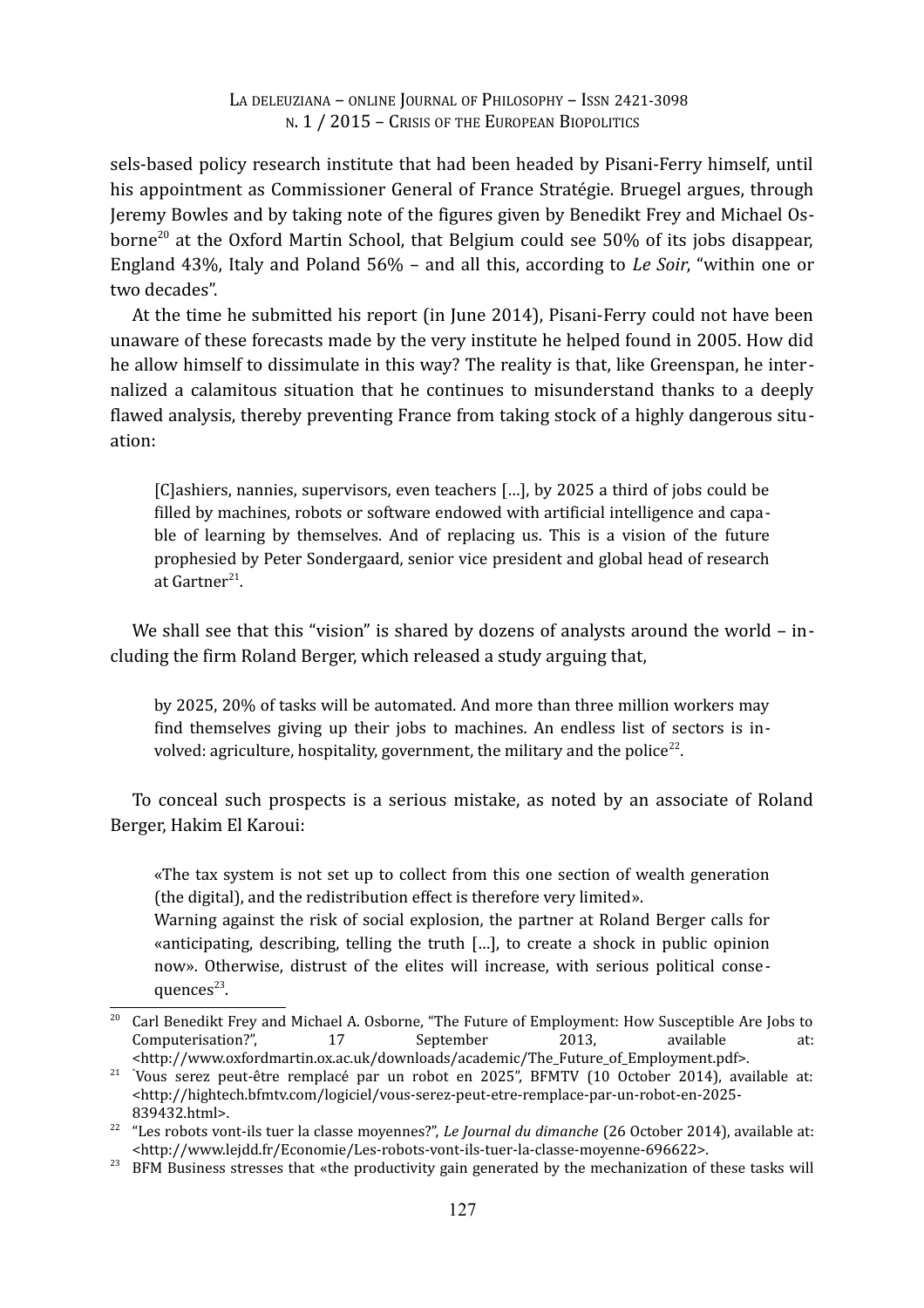#### *4. Entropy and negentropy in the Anthropocene*

To anticipate, describe, alert, but also to propose: these are the goals of this book, which envisages a completely different way of "redistributing the wealth generated by the digital", to put it in the terms of Hakim El Karoui. Is a different future possible, a new beginning, in the *process of complete and generalized automatization to which global digital reticulation leads?*

This question must be posed as that of the passage from the Anthropocene, which at the end of the eighteenth century established the conditions of generalized proletarianization (something that Adam Smith himself already understood), to the *exit* from this period, a period in which anthropization has become a "geological factor"<sup>[24](#page-7-0)</sup>. We will call this exit the *Neganthropocene*. The escape from the Anthropocene constitutes the global horizon of the theses advanced here. These theses posit as first principle that the *time saved by automatization must be invested in new disautomatization capabilities*, that is, of the *production of negentropy*.

Analysts have been predicting the end of wage labour for decades, from Norbert Wiener in the United States to Georges Friedman in France, after John Maynard Keynes himself warned of its imminent disappearance. Marx, too, explored this hypothesis in depth in a famous fragment of the *Grundrisse* known as the "fragment on machines" or the "section on automation".

This possibility will come to fruition over the next decade. What should we do over the course of the next ten years in order to make the best of this *immense transformation?*

Bill Gates has himself warned of this decline in employment, and his recommendation is to reduce wages and eliminate various related taxes and charges. But lowering yet again the wages of those who still have jobs can only increase the global insolvency of the capitalist system. The true challenge lies elsewhere: *the time liberated by the end of work must be put at the service of a culture of automata capable of producing new value* and of reinventing work<sup>[25](#page-7-1)</sup>. The culture of disautomatization made possible by automatiza*tion* is what can and must produce negentropic value – and this in turn requires what I have previously referred to as the *otium* of the people.<sup>[26](#page-7-2)</sup>

save 30 billion euros in tax revenue and budget savings, and generate the same amount of private investment, according to the study. Companies would also pay out 60 million euros to equip employees and machines. Thirteen billion euros of purchasing power would then be liberated, in the form of dividends or lower prices. But in the long term, the population would be at risk of forced inactivity ». "Trois millions d'emplois détruits par les robots?", BFM Business (27 October 2014), available at: <http://bfmbusiness.bfmtv.com/emploi/trois-millions-d-emplois-detru-842702.html>.

<span id="page-7-0"></span><sup>&</sup>lt;sup>24</sup> For a historical reconstruction and a critical analysis of the concept of the Anthropocene, we can refer to the work of Christophe Bonneuil and Jean-Baptiste Fressoz, *L'Événement Anthropocène* (Paris: Le Seuil, 2013).

<span id="page-7-1"></span><sup>25</sup> We refer here to the title of the book by Dominique Meda and Patricia Vendramin, *Réinventer le travail* (Paris: PUF, 2013). We shall take up a dialogue with this work in chapter XX, pp. XXX–XX.

<span id="page-7-2"></span><sup>26</sup> See Bernard Stiegler, *The Decadence of Industrial Democracies: Disbelief and Discredit, Volume 1* (Cambridge: Polity Press, 2011), pp. 81–5 and 116–9.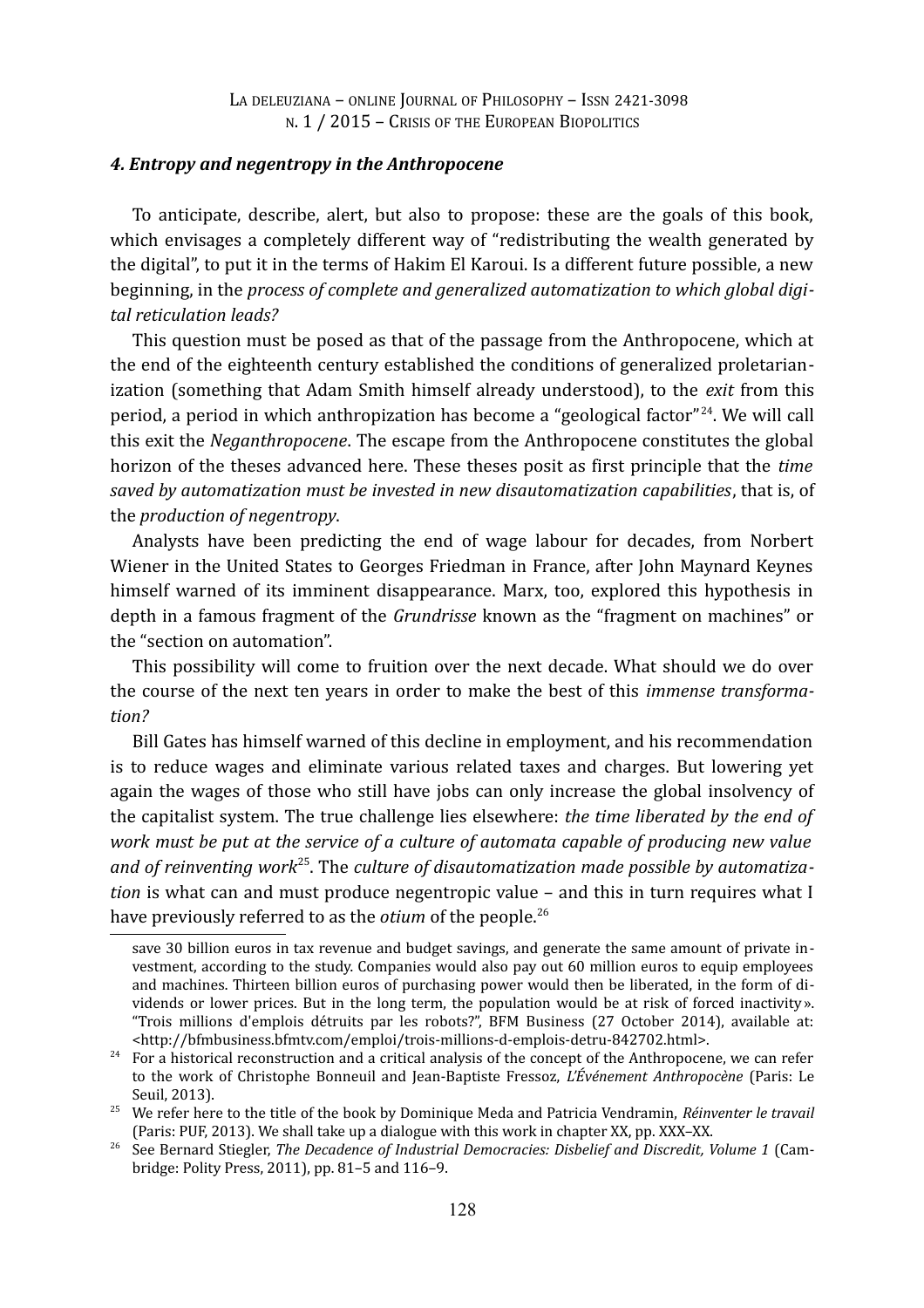Automation, in the way it has been implemented since Taylorism, has given rise to an immense amount of entropy, on such a scale that today, throughout the entire world, humanity fundamentally doubts its future – and youth even more so. Humankind's doubt about its future, and its confrontation with unprecedented levels of youth worklessness [*désoeuvrement*], rises up at the moment when the Anthropocene, which began with industrialization, becomes "conscious of itself".

Coming after the Holocene, a period of 11500 years marked by relative climatic stability […] which saw the emergence of agriculture, cities and civilizations, the Anthropocene […] begins with the industrial revolution. We did indeed then enter into a new geological age of the Earth. Under the sway of human action, "Earth is currently operating in a *no-analogue state*" (Paul Crutzen and Will Steffen, "How Long Have We Been in the Anthropocene Era?") $27$ .

That the Anthropocene has become "conscious of itself"<sup>[28](#page-8-1)</sup> means that human beings have more or less developed a consciousness of belonging to the Anthropocene era, in the sense that they feel "responsible"<sup>[29](#page-8-2)</sup> – something that became visible in the 1970s. After World War Two and the resultant acceleration of the Anthropocene, a "common consciousness" of being a geological factor and the collective cause of massive and accelerated entropization via mass anthropization began to arise, hence prior to the formulation of the concept of the Anthropocene itself (in 2000) – a fact that Bonneuil and Fressoz highlight by referring to speech delivered by Jimmy Carter in 1979:

Human identity is no longer defined by what one does, but by what one owns. But we've discovered that owning things and consuming things does not satisfy our longing for meaning. We've learned that piling up material goods cannot fill the emptiness of lives which have no confidence or purpose<sup>[30](#page-8-3)</sup>.

It is striking that an American president here declares the end of the American way of life. Bonneuil and Fressoz recall that this runs counter to the discourse that would ap-

<span id="page-8-0"></span><sup>27</sup> Bonneuil and Fressoz, *L'Événement Anthropocène*, p. 32. And see Paul J. Crutzen and Will Steffen, "How Long Have We Been in the Anthropocene Era?", *Climate Change* 61 (2003), p. 253, available at: <http://stephenschneider.stanford.edu/Publications/PDF\_Papers/CrutzenSteffen2003.pdf>.

<span id="page-8-1"></span><sup>&</sup>lt;sup>28</sup> This is what Bonneuil and Fressoz call into question in their book (ibid., p. 68 and p. 92), and we shall see why in *La Société automatique. 2. L'Avenir du savoir* (forthcoming). In summary they show that, from the beginning of the Anthropocene, the consequences of industrial anthropization are the issue. But this has been censored by economic and political actors using everything in their power – including lobbying, control of the media, and so on – to thwart the growth of this consciousness. Bonneuil and Fressoz show that today many scientists and philosophers are complicit in this dissimulation of the *primordially political* dimension of the Anthropocene.

<span id="page-8-2"></span> $29$  Bonneuil and Fressoz, who refer to the "grand narrative" of the history of industrialization, then critique ideological simplication. We will return to this critique in *Automatic Society, Volume Two: The Future of Knowledge*.

<span id="page-8-3"></span><sup>&</sup>lt;sup>30</sup> Iimmy Carter, speech delivered 15 July 1979, cited in ibid., p. 173, transcript available at: <http://www.pbs.org/wgbh/americanexperience/features/primary-resources/carter-crisis/>.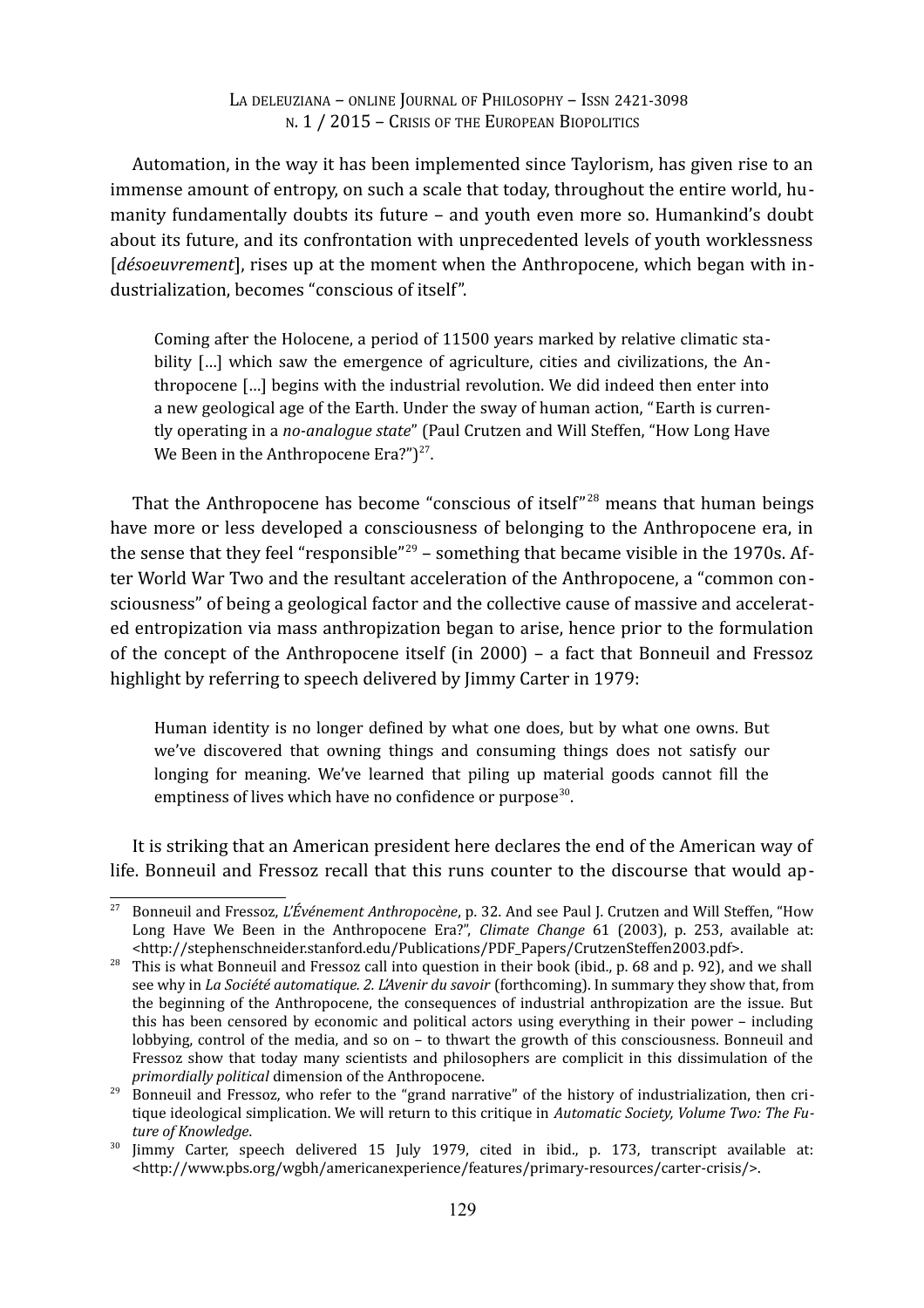pear with Reagan:

[a discourse] in favour of a restoration of U.S. hegemony and the deregulation of polluting activities […] [even though] Carter's speech indicates the influence […] acquired in public space by the critique of consumer society.

In recent years and especially after 2008, this "self-consciousness" of the Anthropocene has made clear the *systemically and massively toxic* character of contemporary organology<sup>[31](#page-9-0)</sup> (in addition to its insolvency), in the sense that Ars Industrialis and the Institut de recherche et d'innovation give to this term in the general organological perspective $^{32}$  $^{32}$  $^{32}$ .

This pharmacological toxicity becomes a common consciousness, a sense that factors that, hitherto, we believed were progressive, have now inverted their sign and are a precipitating cause of the spread of human regression. The Anthropocene, whose history coincides with that of capitalism, thus presents itself as a process that begins with organological industrialization (including in those countries thought of as "anti-capitalist"), that is, with the industrial revolution – which must accordingly be understood as an *organological revolution*.

### *5. The completion of nihilism and the entry into the Neganthropocene*

The Anthropocene era is that of industrial capitalism, an era in which *calculation prevails over every other criteria of decision-making*, and where algorithmic and mechanical becoming is concretized and materialized as logical automation and automatism, thereby constituting the advent of nihilism, as computational society becomes an automatic and remotely controlled society.

The confusion and disarray into which we are thrown in this stage – a stage that we call "reflective" because there is a supposedly "raised consciousness" of the Anthropocene – is a historical outcome in relation to which new causal and quasi-causal factors can now be identified that have hitherto received no analysis. This is why Bonneuil and Fressoz rightly deplore "geocratic" approaches that short-circuit political analyses of that history that begins to unfold with what they call the Anthropocene *event*<sup>[33](#page-9-2)</sup>.

<span id="page-9-0"></span><sup>31</sup> See Bernard Stiegler, *What Makes Life Worth Living: On Pharmacology* (Cambridge: Polity Press, 2013).

<span id="page-9-1"></span><sup>32</sup> See "Organologie", in "Vocabulaire d'Ars Industrialis", in Bernard Stiegler, *Pharmacologie du Front National*, followed by Victor Petit, *Vocabulaire d'Ars Industrialis* (Paris: Flammarion, 2013). On IRI, see: <http://www.iri.centrepompidou.fr/?lang=en\_us>.

<span id="page-9-2"></span><sup>33</sup> Bonneuil and Fressoz, *L'Événement Anthropocène*, p. 83. The "Anthropocenologues" divide the Anthropocene into three stages: the industrial revolution, post-Second World War, called the "great accelera tion", and the period in which the Anthropocene is thematized as such (see pp. 66–9). Bonneuil and Fressoz discuss these analyses, frequently challenging them in order to politicize them, treating the Anthropocene is a properly historical, that is, political, event. And they propose a different approach, in terms of the Thermocene, Thanatocene, Phagocene, Phronocene and Polemocene. We shall return to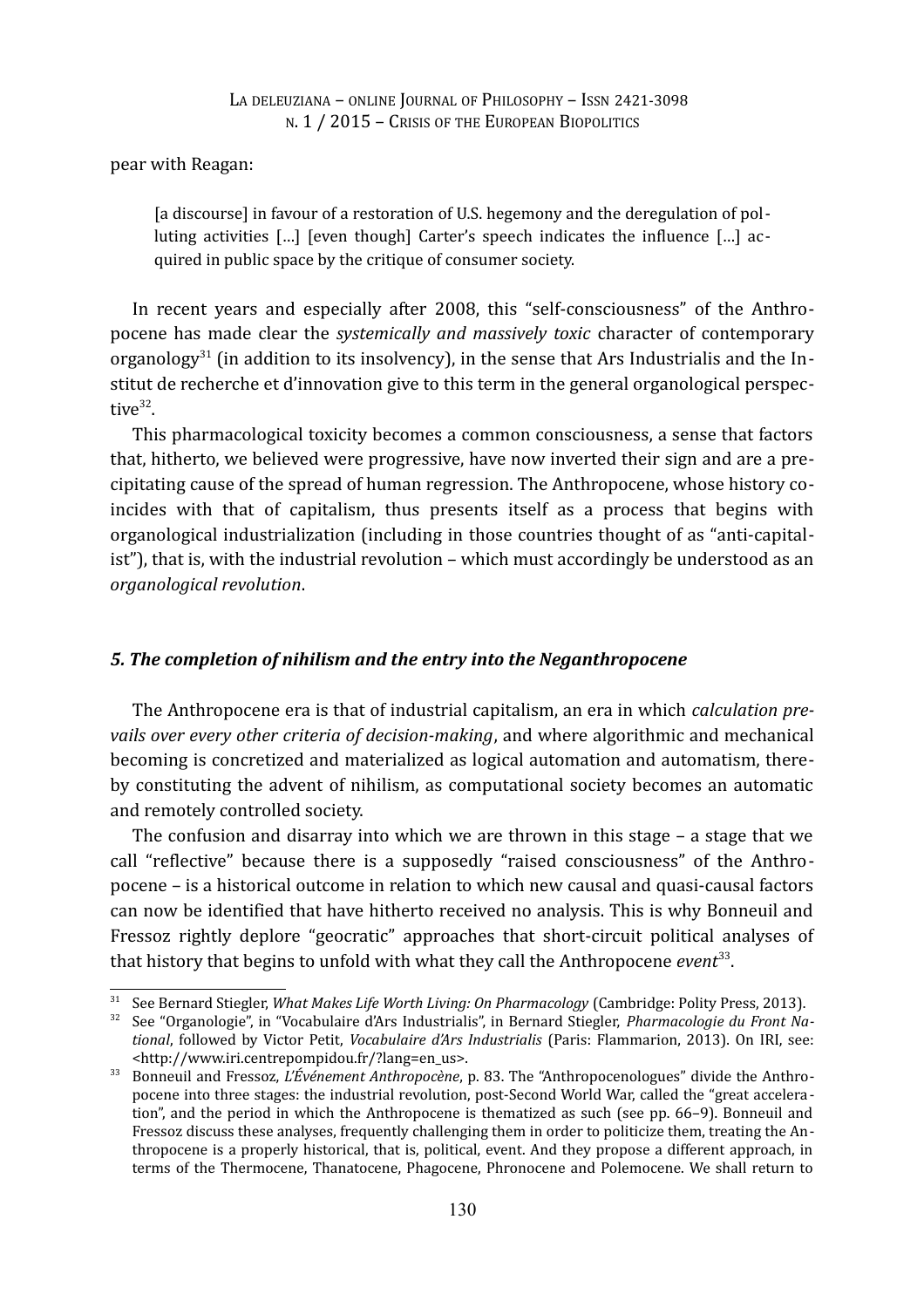To Bonneuil and Fressoz's historical and political perspective, however, we must add that, as a result of this event, what philosophy had denied in a structural way for centuries has now become clear, namely, that the artifact is the mainspring of hominization, its condition and its destiny. It is no longer possible for anyone to ignore this reality: what Valéry, Husserl and Freud posit between the two world wars as a new age of humanity, that is, as its pharmacological consciousness and unconsciousness of the "world of spirit"[34](#page-10-0), has become a *common, scrambled and miserable* consciousness and unconsciousness. Such is ill-being in the contemporary Anthropocene.

What follows from this is an urgent need to redefine the noetic fact in totality – that is, in every field of knowledge (of how to live, do and think) – and to do so by integrating the perspectives of André Leroi-Gourhan and Georges Canguilhem, who were the first to posit the artificialization of life as the starting point of hominization<sup>[35](#page-10-1)</sup>. This imperative presents itself as a situation of extreme urgency crucial to politics, economics and ecology. And it thereby raises a question of *practical organology*, that is, of *inventive* productions.

We argue that this question and these productions necessarily pass through (and we will show why) a complete reinvention of the world wide web – *the Anthropocene having since 1993 entered into a new epoch* with the advent of the Web, an epoch that is as significant for us today as were railways at the beginning of the Anthropocene.

We must think the Anthropocene with Nietzsche, as the geological era that consists in the devaluation of all values: it is in the Anthropocene, and as its vital issue, that the *task of all noetic knowledge becomes the transvaluation of values*. And this occurs at the moment when the noetic soul is confronted, through its own, organological putting-itself-inquestion, with the *completion of nihilism*, which amounts to the *very ordeal of our age* – in an Anthropocene concretized as the age of planetarizing capitalism.

It is with Nietzsche that, after the Anthropocene event, we must think the advent of the Neganthropocene, and this must be thought as the transvaluation of becoming into future. And this in turn means reading Nietzsche with Marx, given that the latter thinks, in 1857, the new status of knowledge in capitalism and the future of work, in the section of the *Grundrisse* known as the "fragment on machines" or on "automation", a section in which he also discusses the question of *general intellect*.

Reading Marx and Nietzsche together in the service of a new critique of political economy, *where the eco-nomy has become a cosmic factor on a local scale (a dimension of the cosmos)* and therefore an *eco-logy*, must lead to a process of *transvaluation*, such that both *economic values* and those *moral devaluations* that result when nihilism is set loose as consumerism are "*transvaluated" through a new value of all values, that is, by negen-*

this remarkable and fertile work in *L'Avenir du savoir*.

<span id="page-10-0"></span><sup>34</sup> Confronted with what Bonneuil and Fressoz call the *Thanatocene* – see *L'Événement Anthropocène*, p. 141.

<span id="page-10-1"></span><sup>&</sup>lt;sup>35</sup> And Leroi-Gourhan already drew the conclusion highlighted by Bonneuil and Fressoz, namely, that there is no unity of the human species. See p. XXX and ibid., p. 89.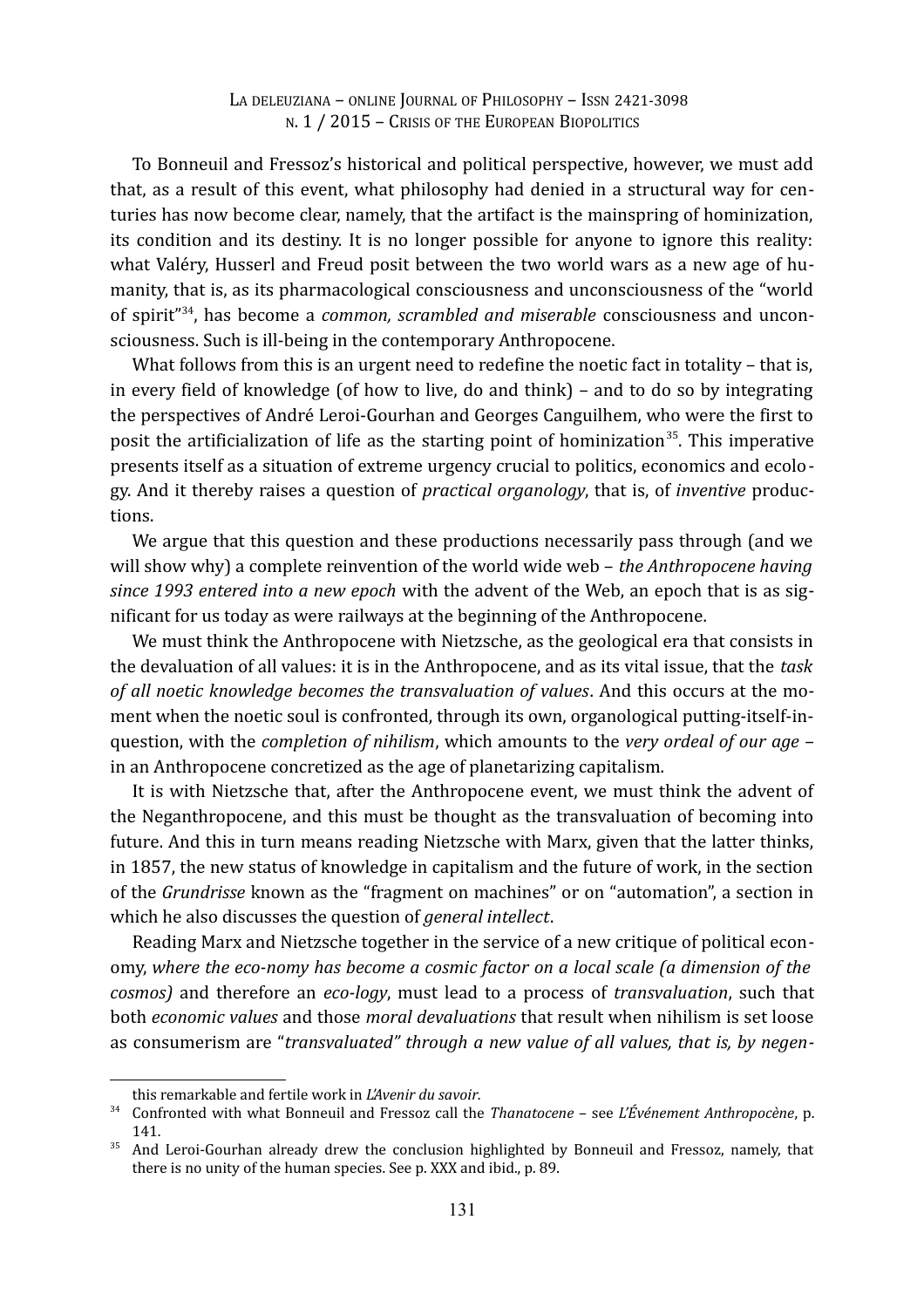$tropy$  – or negative entropy<sup>[36](#page-11-0)</sup>, or anti-entropy<sup>[37](#page-11-1)</sup>.

Emerging from thermodynamics about thirty years after the advent of industrial technology and the beginning of the *organological revolution* lying at the origin of the Anthropocene, both with the grammatization of gesture by the first industrial automation and with the steam engine<sup>[38](#page-11-2)</sup>, the theory of entropy redefines the question of *value*, if it is true that the *entropy/negentropy relation is the vital question par excellence*. It is according to such perspectives that we must think, organologically and pharmacologically, both what we are referring to as the *entropocene* and what we are referring to as *neganthropology*.

### *6. The question of fire and the advent of thermodynamics*

The *kosmos* is thought at the dawn of philosophy as identity and *equilibrium*. Through this opposition posited *in principle* between an equilibrium of ontological origin and the disequilibrium of corruptible beings, technics, which in fact constitutes the organological condition, is relegated to the sublunary as the world of contingency and of "what can be otherwise than it is" (*to endekhomenon allos ekhein*), and thereby finds itself as such excluded from thought.

The Anthropocene, however, makes such a position untenable, and consequently constitutes an epistemic crisis of unprecedented magnitude: the advent of the thermodynamic *machine*, which reveals that the human world is one of *fundamental disruption*<sup>[39](#page-11-3)</sup>, inscribes processuality, the irreversibility of becoming and the instability of equilibrium in which all this consists, at the heart of physics itself. All *principles* of thought as well as action are thereby overturned.

The thermodynamic machine, which posits in *physics* the new, specific problem of the dissipation of energy, is also the industrial technical object that fundamentally disrupts *social* organizations, thereby radically altering "the understanding that being there has of its being"[40](#page-11-4) and installing the era of what is referred to as "technoscience". As it consists essentially in a *combustion*, this technical object, of which the flyball governor will be a key element at the heart of the conception of cybernetics, introduces the *question of*

<span id="page-11-0"></span><sup>&</sup>lt;sup>36</sup> Erwin Schrödinger, *What is Life?: The Physical Aspect of the Living Cell* (1944), in *What is Life, with Mind and Matter and Autobiographical Sketches* (Cambridge: Cambridge University Press, 1992).

<span id="page-11-1"></span><sup>37</sup> Francis Bailly and Giuseppe Longo, "Biological Organization and Anti-Entropy", *Journal of Biological Systems* 17 (2009), pp. 63–96.

<span id="page-11-2"></span><sup>&</sup>lt;sup>38</sup> But this makes sense only if accompanied by the grammatization of savoir-faire as what leads to what Marx in the *Grundrisse* called automation.

<span id="page-11-3"></span><sup>39</sup> This is the reality of what Heidegger called the *Ereignis* of "modern technics", that is, of the industrial revolution, of the "calculation of the calculable" and of its *Gestell*, of its enframing. See Martin Heidegger, *Identity and Difference*. Yet this is precisely what Heidegger fails to think.

<span id="page-11-4"></span><sup>&</sup>lt;sup>40</sup> This is how Heidegger describes Dasein, that is, "the being that we ourselves are": Dasein is the being which has an understanding of itself, and that this understanding, which changes with time (which is *geschichtlich*, "historial"), and which, as constantly changing, puts into question – this being-in questions governing all ways of being, including as the refusal to "ask itself questions".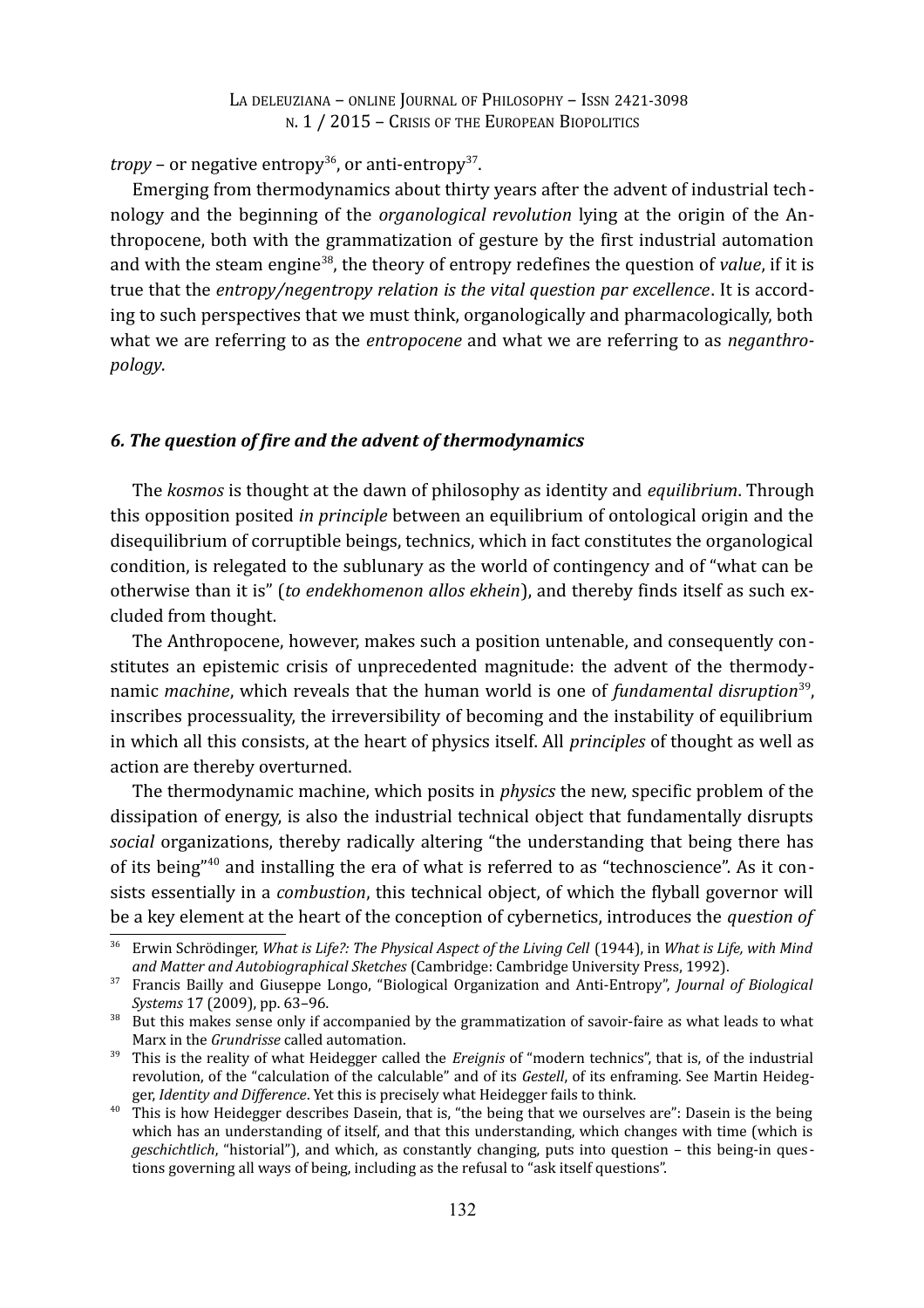*fire and of its pharmacology* both on the astrophysical plane (which replaces cosmology) and the plane of human ecology.

The question of fire – that is, of combustion – is thus inscribed in the perspective of both physics and anthropological ecology at the heart of a renewed thought of the cos mos *as cosmos* (and beyond Kantian "rational cosmology"): the Anthropocene epoch can appear as such only starting from the moment when the question of the cosmos itself becomes the question of combustion in thermodynamics as in astrophysics – and in relation, via the steam engine, with that eminent *pharmakon* that is domestic fire as the arti-fice par excellence that Prometheus brings to mortals, and of which Hestia takes care<sup>[41](#page-12-0)</sup>.

As physical problem, the techno-logical conquest of fire<sup>[42](#page-12-1)</sup> puts anthropogenesis – that is, organological, and not just organic, organogenesis – at the heart of what Whitehead called *concrescence*, and as the *local technicization of the cosmos*. This local technicization is relative, but it leads to *conceiving the cosmos in totality on the basis of this position* and on the basis of this *local opening of the question of fire* as the *pharmakon* of which we must *take care* – where the question of *energy* (and of *energeia*) that fire (which is also light) harbours, posed on the basis of the organological *and epistemological* revolution of thermodynamics as reconsidered by Schrödinger, constitutes *the matrix of the thought of life as well as information, and as the play of entropy and negentropy*.

Establishing the *question* of entropy and negentropy among human beings as the *crucial problem* of the everyday life of human beings and of life in general, and, finally, of the universe in totality for every form of life, *technics* constitutes the matrix of all thought of *oikos*, of habitat and of its law. Is it not striking from such a point of view that at the very moment when Schrödinger was delivering the lectures in Dublin that will form the basis of *What is Life?*, Canguilhem was asserting that the noetic soul is a technical form of life that *requires new conditions of fidelity in order to overcome the shocks of infidelity* caused by what we ourselves call the *doubly epokhal redoubling?*[43](#page-12-2)

## *7. The Anthropocene as succession of technological shocks and the neganthropic role of knowledge*

What Canguilhem described as the infidelity of the technical milieu<sup>[44](#page-12-3)</sup> is what is encountered as *epokhal technological shock* by the organological and pharmacological be-

<span id="page-12-0"></span><sup>&</sup>lt;sup>41</sup> On this subject, see the courses of pharmakon.fr.

<span id="page-12-1"></span><sup>42</sup> This would be the true *Ereignis* of what Heidegger called *Gestell* – but this is not Heidegger's own point of view. In the "second Heidegger", *Ereignis* designates the advent of what he also calls a "turn" (*Kehre*) in the "history of being", and that he characterizes by the installation of what he calls *Gestell* (literally, "installation"), which is the "situation" arising from "modern technics" that he understands fundamentally in terms of the domination of cybernetics.

<span id="page-12-2"></span><sup>43</sup> The notion of *epokhe* is set out repeatedly in the three published volumes of *Technics and Time* and in various other works, in particular in *What Makes Life Worth Living: On Pharmacology*.

<span id="page-12-3"></span><sup>44</sup> On this subject, see Georges Canguilhem, *The Normal and the Pathological*, and my commentary in *What Makes Life Worth Living*.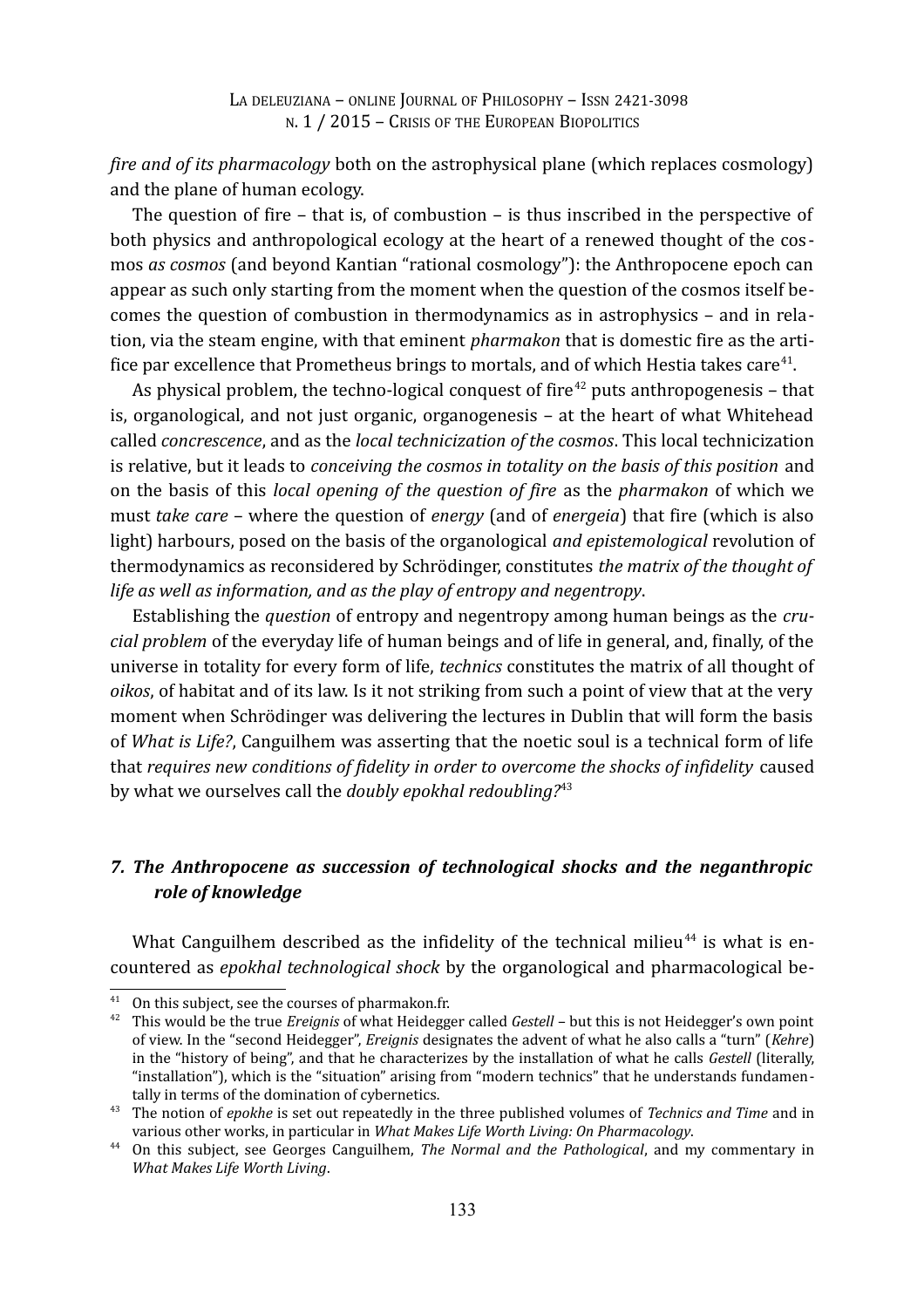ings that we are as noetic individuals – that is, intellectual and spiritual individuals. This shock and this infidelity derive fundamentally from what Simondon called the phase shifting of the individual. The phase shift of the individual in relation to itself is the dynamic principle of individuation.

We have developed the concept of "doubly epokhal redoubling" in order to try and de-scribe how a shock begins by destroying established circuits of transindividuation<sup>[45](#page-13-0)</sup>, themselves emerging from a prior shock, and then gives rise to the generation of new circuits of transindividuation, which constitute new forms of knowledge arising from the previous shock. A techno-logical *epokhe* is *what breaks with constituted automatisms*, socialized and *capable of producing their own dis-automatization* through appropriate *knowledge*: the *suspension of socialized automatisms* (which feed stupidity in its many and varied forms) occurs through the *putting in place of new, asocial automatisms*, through which the second moment of shock (as the second redoubling) produces new capacities for dis-automatization, that is, of negentropy itself fostering new social organizations.

*Knowledge* always proceeds from such a double shock – whereas *stupidity* always proceeds from automaticity. Recall here that Canguilhem posits in principle the more-thanbiological meaning of *episteme*: *knowledge of life* is a specific form of life conceived not only as biology, but as *knowledge of the milieus, systems and processes of individuation*, and where *knowledge is the condition and the future of life exposed to return shocks and its vital technical productions* (organogenetic productions, which it secretes in order to compensate for its default of origin).

Knowledge [*connaissance*] is constituted as the therapeutic knowledges [*savoirs*] partaking in the *pharmaka* in which consist the artificial organs thus secreted. It is immediately social, and it is always more or less transindividuated in social organizations. Knowledge of *pharmaka* is also knowledge through *pharmaka*: it is thoroughly organologically constituted, but also wholly and originally internalized – *failing which it is not knowledge, but information*. This is why it does not become diluted in "cognition": hence the cognitive sciences, which are one such form, are incapable of thinking knowledge (that is, of thinking *themselves*).

We must relate the organo-logical function of knowledge such as we understand it on the basis of Canguilhem, and as necessitated by the technical form of life, to what Simondon called the knowledge of individuation: to know individuation is to individuate, that is, it is to *already no longer know* because it is to *de-phase*.

Knowledge [*connaissance*], as the knowledge [*savoir*] that conditions both psychic and collective individuation of knowing, "always comes too late", as Hegel said, which means that it is not self-sufficient: it presumes savoir vivre and savoir faire that always exceed it and that are themselves always exceeded by technical individuation, which generates the technological shocks that constitute epochs of knowledge.

<span id="page-13-0"></span><sup>&</sup>lt;sup>45</sup> On transindividuation, see Gilbert Simondon.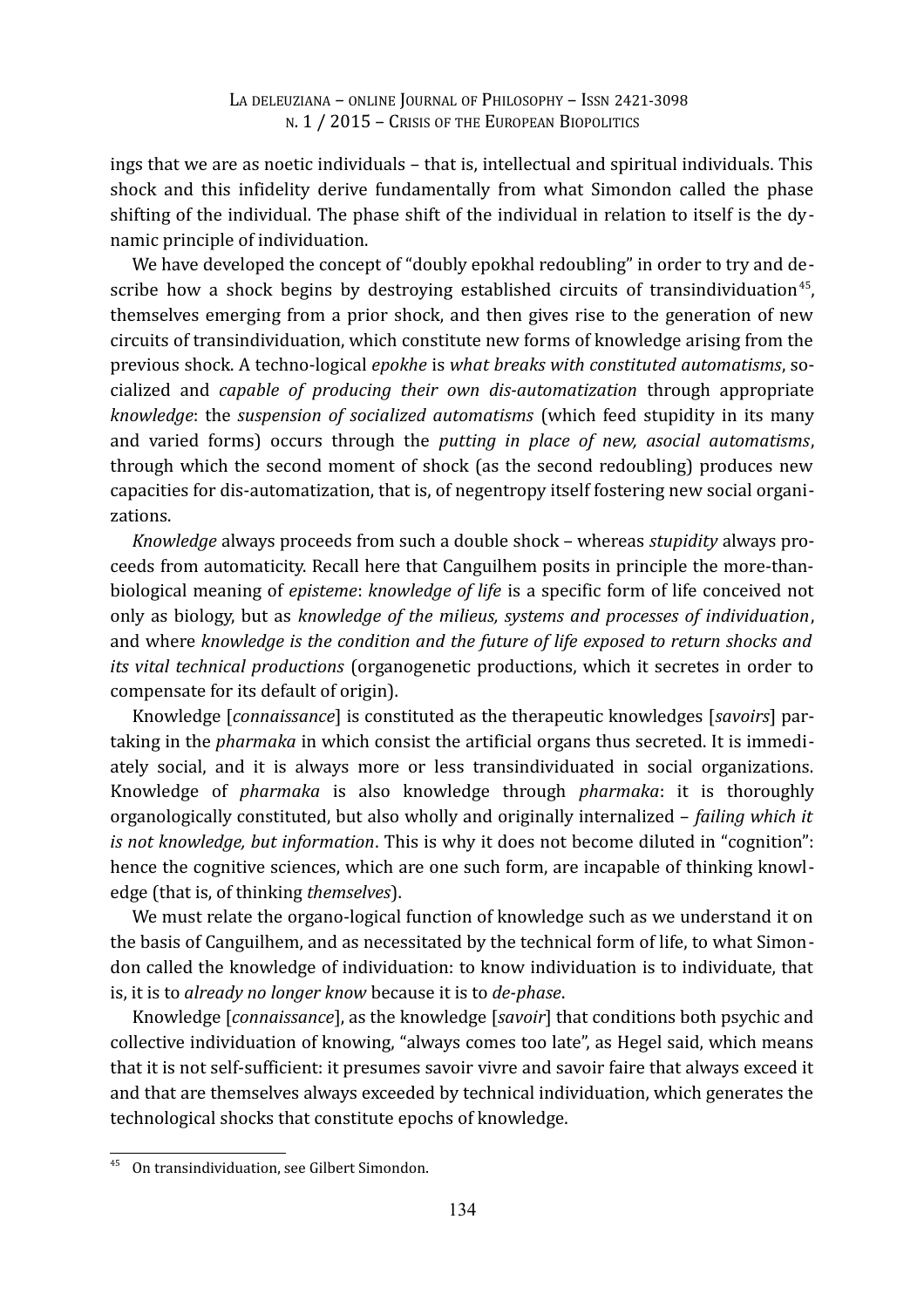In socializing itself, knowledge increases the complexity of societies, societies that individuate and as such participate in what Whitehead called the concrescence of the cosmos, itself conceived as a cosmic process that generates processes of individuation whereby entropic and negentropic tendencies play out differently each time.

In the Anthropocene epoch, *from which it is a matter of escaping as quickly as possible*, the questions of life and negentropy arising with Darwin and Schrödinger must be redefined from the organological perspective defended here, according to which:

- 1. natural selection makes way for artificial selection;
- 2. the passage from the organic to the organological displaces the play of entropy and negentropy<sup>[46](#page-14-0)</sup>.

Technics is an *accentuation of negentropy*. It is an agent of *increased differentiation*: it is "the pursuit of life by means other than life"[47](#page-14-1) . But it is, equally, an *acceleration of entropy*, not just because it is always in some way a process of the combustion and dissipation of energy, but because *industrial standardization* seems to be leading the contemporary Anthropocene to the possibility of a destruction of life as the burgeoning and proliferation of differences – as the biodiversity, sociodiversity ("cultural diversity") and psychodiversity of singularities generated *by default* as psychic individuations and collective individuations.

The destruction of sociodiversity results from short-circuits of the processes of transindividuation imposed by industrial standardization. We shall see in the conclusion of this work that anthropology understood as entropology is the problem that Claude Lévi-Strauss succeeds in recognizing but not in thinking – he does not succeed in posing this as the question of neganthropology, that is, as a *new epoch of knowledge* embodying the task of entering into the Neganthropocene. This is what leads Lévi-Strauss to abandon the political dimension of all anthropology.

The Anthropocene is a singular organological epoch inasmuch as it generates the organological question itself. It is in this way retroactively constituted through recognizing itself, where the *question* posed by the Anthropocene is how to *exit* the toxic period of the Anthropocene in order to enter the curative and care-ful – and in this sense economizing – epoch of the Neganthropocene. What this means in practical terms is that in the Neganthropocene, and *on the economic plane, the accumulation of value must occur exclusively with respect to investments that we shall call neganthropic*.

We call *neganthropic* that human activity that is explicitly and imperatively governed – via processes of transindividuation that it implements, and which result from a criteriology established by retentional systems – by negentropic criteria. The neganthropiza-

<span id="page-14-0"></span>This cannot but radically affect ecological science, and not just ecological politics, but it does so by inscribing the political event at the very hard of the science of the living in its negotiation with the orga nized non-living and with the resultant organizations.

<span id="page-14-1"></span><sup>47</sup> This is the point of view I defend in *Technics and Time, 1*, p. 135.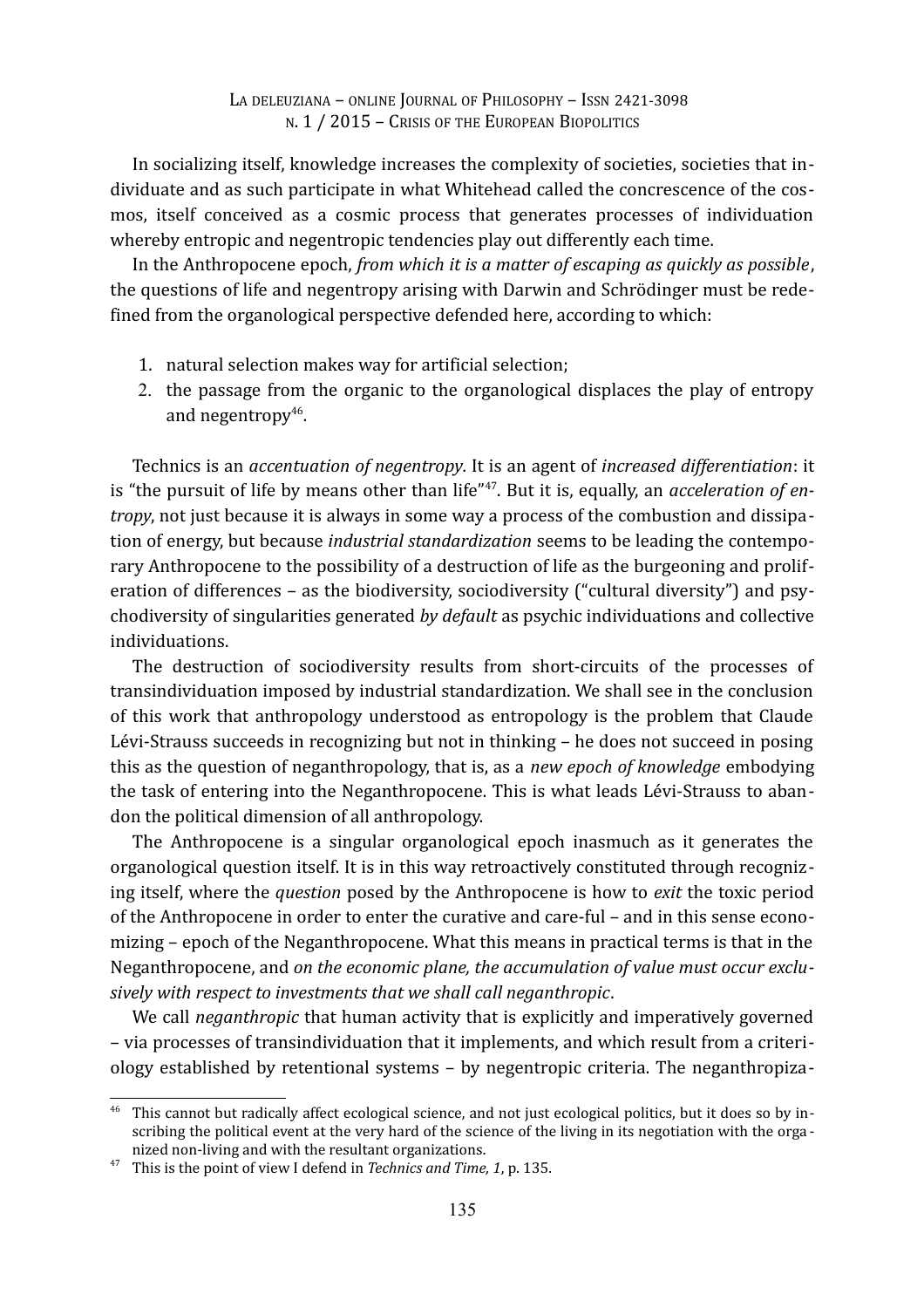tion of the world breaks with the care-less and negligent anthropization of its entropic effects – that is, with the essential characteristics of the Anthropocene. Such a rupture presupposes the overcoming of anthropology as conceived by Lévi-Strauss, through a neganthropology that remains entirely to be elaborated.

The *question* of the Anthropocene, which bears within it its own overcoming, and bears the structure of a *promise*, is emerging at the very moment that, on the other hand, is witnessing the establishment of the *complete and general automatization and automation* made possible by the *industry of reticulated digital traces*, where the latter seems to make this promise untenable. To hold on, that is, to hold good to this promise, is to hold on, precisely, starting from those neganthropic possibilities opened up by *automation* itself: it is to think this industry of reticulation as a new epoch of work, as the end of the epoch of "employment", given that the latter is ultimately and permanently compromised by *complete and general automation*. And it is to think this industry as the 'transvaluation' of value, whereby «labour time ceases and must cease to be its measure, and hence exchange value [must cease to be the measure] of use value» [48](#page-15-0), and where *the value of value become neganthropy*. Only in this way can and must the passage from the Anthropocene to the Neganthropocene be accomplished.

#### *8. Smartification*

Since 1993, a new global technical system has been put in place. It is based on digital tertiary retention, and it constitutes the infrastructure of an automatic society to come. We are told that the data economy, which seems to concretize itself as the economic dynamic generated by this infrastructure, is the destiny of this automatic society to come.

We shall show, however, that the "destiny" of this society of hyper-control (chapter one) is not a destination: it leads nowhere other than to nihilism, that is, *to the negation of knowledge itself* (chapter two). And we will see, first with Jonathan Crary (chapter three), then with Thomas Berns and Antoinette Rouvroy (chapters four and five) why this automatic society to come can constitute a future – that is, a destiny of which the negentropic destination is the Neganthropocene – only on the condition of overcoming this "data economy", which is in reality the diseconomy of a "dis-society"[49](#page-15-1) (chapter six).

The current system of the industrial exploitation of modeled and digitalized traces precipitated the entropic catastrophe that is the Anthropocene as a destiny that leads nowhere. As 24/7 capitalism and algorithmic governmentality, it hegemonically serves a *hyper-entropic* functioning that accelerates the rhythm of the consumerist destruction of the world while installing a structural and unsustainable insolvency, based on a generalized stupefaction and a functional stupidity that destroys the neganthropological capaci-

<span id="page-15-0"></span><sup>48</sup> Karl Marx, *Grundrisse: Foundations of the Critique of Political Economy (Rough Draft*) (London: Pelican, 1973), p. 705.

<span id="page-15-1"></span><sup>49</sup> Jacques Généreux, *La Dissociété* (Paris: Le Seuil, 2006).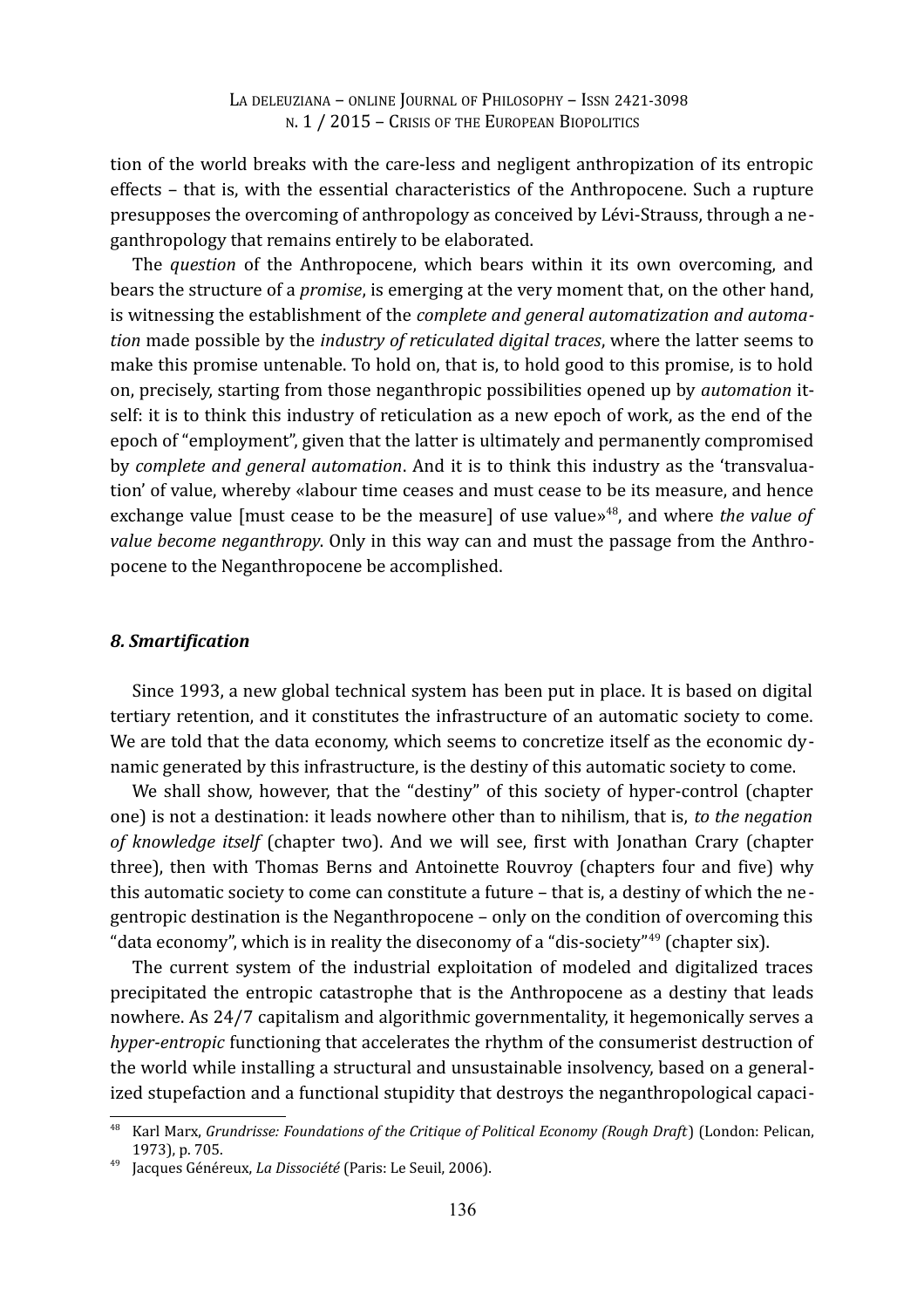ties that knowledge contains: unlike mere competence, which does not know what it does, *knowledge is an intrinsically negentropic cosmic factor*.

We intend in this work to show that the reticulated digital infrastructure that supports the data economy, set into place in 1993 with the world wide web and constituting the most recent epoch of the Anthropocene, can and must be inverted into a neganthropic infrastructure founded on *hermeneutic* digital technology in the service of dis-automatization, that is, based on *collective investment* of the productivity gains derived from automatization in a culture of knowing how to do, live and think insofar as this knowledge is essentially neganthropic and as such produces new value that, alone, is capable of establishing an era bearing a new solvency that we call the Neganthropocene (chapters seven and eight).

The current infrastructure is rapidly evolving towards a society of hyper-control founded on mobile devices such as the *smartphone*, domestic devices such as the *webconnected television*, habitats, such as the *smart house* and *smart city*, and transport devices, such as the *connected car*.

Michael Price showed on 31 October 2014 that the connected television is a tool for the automated spying on individuals:

I just bought a new TV. […] I am now the owner of a new 'smart' TV […]. The only problem is that I'm now afraid to use it. […] The amount of data this thing collects is staggering. It logs where, when, how and for how long you use the TV. It sets tracking cookies and beacons designed to detect 'when you have viewed particular content or a particular email message.' It records 'the apps you use, the websites you visit, and how you interact with content.' It ignores 'do-not-track' requests as a considered matter of policy. It also has a built-in camera – with facial recognition. The purpose is to provide 'gesture control' for the TV and enable you to log in to a personalized ac-count using your face<sup>[50](#page-16-0)</sup>.

What will occur with the connected clothing that is now appearing on the market?<sup>[51](#page-16-1)</sup> In addition, Jérémie Zimmermann highlighted in an interview in *Philosophie magazine* in September 2013 that the smartphone has led to a real change in the hardware of the digital infrastructure, since the operations of this handheld device, unlike either the desktop or laptop computer, are no longer accessible to the owner:

The PCs that became available to the broad public in the 1980s were completely understandable and programmable by their users. This is no longer the case with the

<span id="page-16-0"></span><sup>50</sup> Michael Price, "I'm terrified of my new TV: Why I'm scared to this thing on – and you'd be too", *Salon* (31 October 2014), available at: <http://www.salon.com/2014/10/30/im\_terrified\_of\_my\_new\_tv\_why\_im\_scared\_to\_turn\_this\_thing\_o n\_and\_youd\_be\_too/>.

<span id="page-16-1"></span><sup>51</sup> See Christophe Alix, "Des tee-shirts connectés franco-japonais à la fibre sportive", *Libération* (7 December 2014), available at: <http://www.liberation.fr/economie/2014/12/07/des-tee-shirts-connectes-franco-japonais-a-la-fibre-sportive\_1158732>.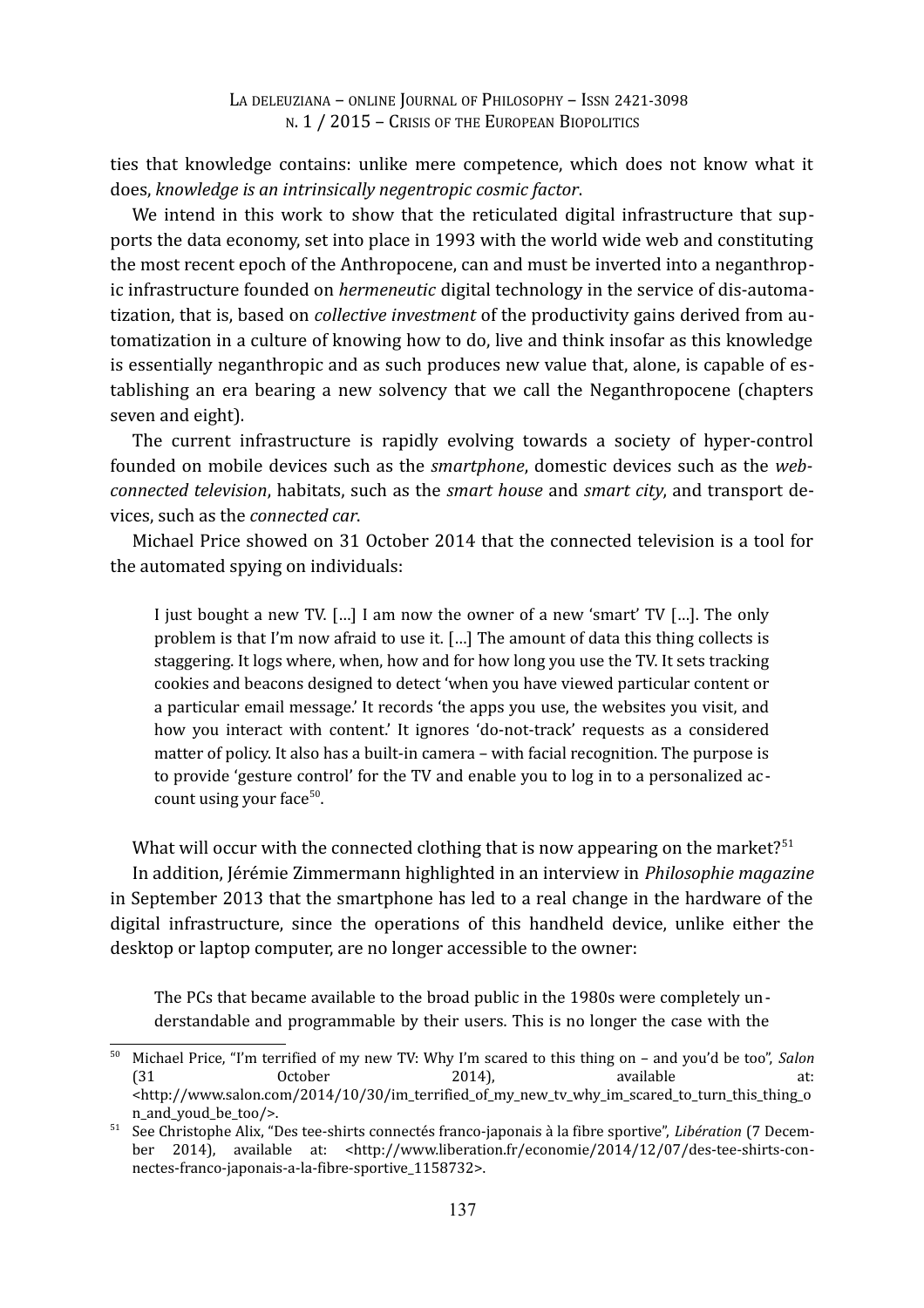new mobile computers, which are designed so as to prevent the user from accessing some of the functions and options. The major problem is the so-called baseband chip that is found at the heart of the device. All communications with the outside – telephone conversations, SMS, email, data – pass through this chip. More and more, these baseband chips are fused with the interior of the microprocessor; they are integrated with the main chip of the mobile computer. Now, none of the specifications for any of these chips are available, so we know nothing about them and cannot control them. Conversely, it is potentially possible for the manufacturer or the operator to have access, via these chips, to your computer $52$ .

For his part, the physicist Stephen Hawking, in an article appearing in *The Independent* on 1 May 2014 co-authored with Stuart Russell, Max Tegmark and Frank Wilczek, stated that «AI may transform our economy to bring both great wealth and great disloca-tion».<sup>[53](#page-17-1)</sup> The authors observe that, if we undoubtedly have a tendency to believe that, «facing possible futures of incalculable benefits and risks, the experts are surely doing everything possible to ensure the best outcome», we are wrong. And they invite us to measure what is at stake by considering one question:

If a superior alien civilisation sent us a message saying, 'We'll arrive in a few decades,' would we just reply, 'OK, call us when you get here – we'll leave the lights on'? Probably not – but this is more or less what is happening with AI.

They point out that the *stakes are too high to not be given priority and urgency at the core of research*:

Although we are facing potentially the best or worst thing to happen to humanity in history, little serious research is devoted to these issues outside non-profit institutes.

Referring to the work of Tim O'Reilly, Evgeny Morozov talks about "smartification" based on "algorithmic regulation" that amounts to a new type of governance founded on cybernetics, which is above all the science of government, as Morozov recalls<sup>[54](#page-17-2)</sup>. I have myself tried to show, provisionally, that in a way this constitutes the horizon of Plato's *Republic*[55](#page-17-3) .

<span id="page-17-0"></span><sup>52</sup> Jérémie Zimmermann, "La surveillance est massive et généralisée", interview in *Philosophie magazine* (19 September 2013).

<span id="page-17-1"></span><sup>53</sup> Stephen Hawking, Stuart Russell, Max Tegmark and Frank Wilczek, "*Transcendence* looks at the implications of artificial intelligence – but are we taking AI seriously enough?", *The Independent* (1 May 2014), available at: <http://www.independent.co.uk/news/science/stephen-hawking-transcendence-looks-at-the-implications-of-artificial-intelligence--but-are-we-taking-ai-seriously-enough-9313474.html>.

<span id="page-17-2"></span><sup>54</sup> Evgeny Morozov, "The rise of data and the death of politics", *The Guardian* (20 July 2014), available at: <http://www.theguardian.com/technology/2014/jul/20/rise-of-data-death-of-politics-evgeny-morozov-algorithmic-regulation>.

<span id="page-17-3"></span><sup>55</sup> See the courses of *pharmakon.fr* from 2012–13 and 2013–14.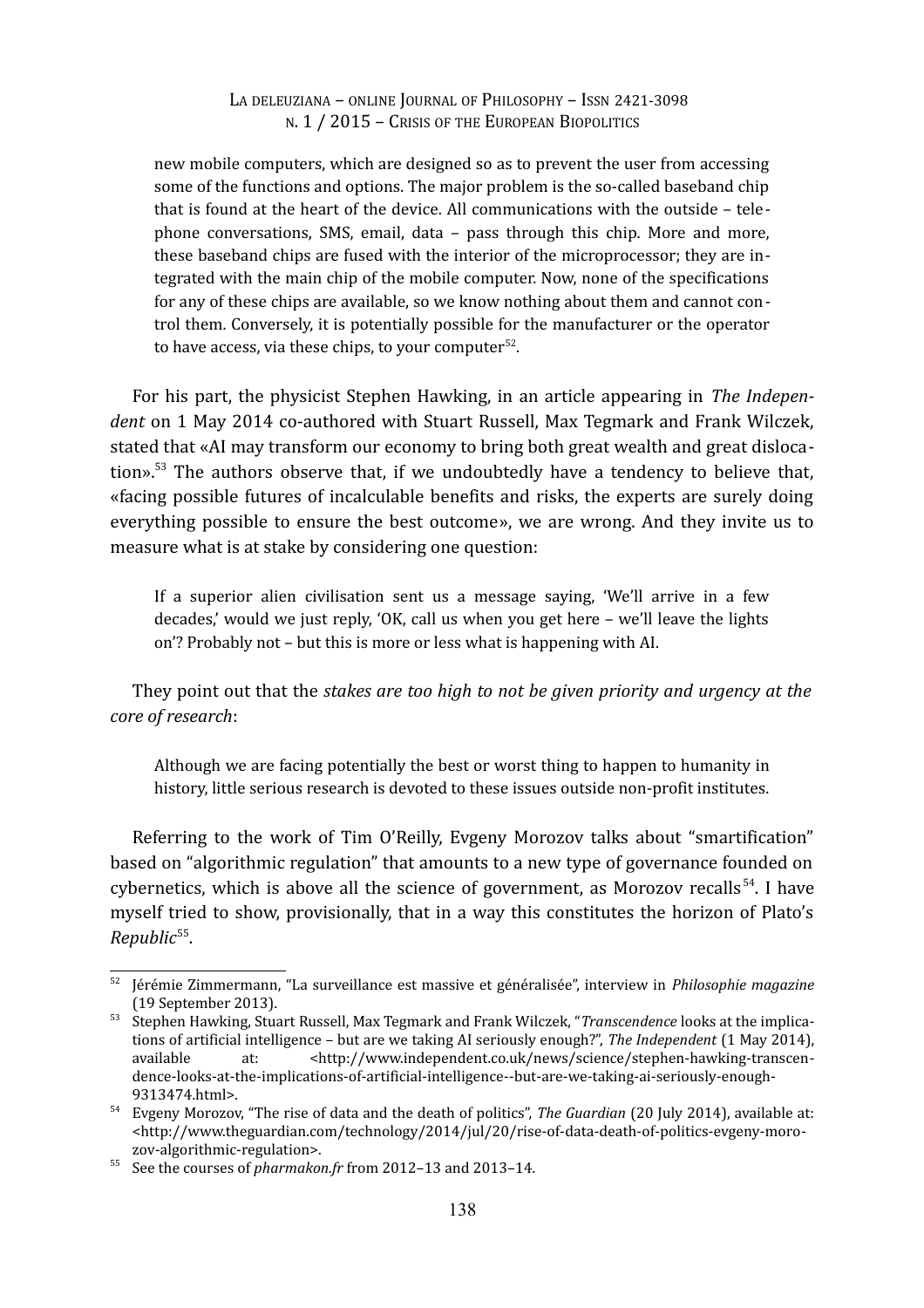Morozov cites O'Reilly:

You know the way that advertising turned out to be the native business model for the internet? […] I think that insurance is going to be the native business model for the internet of things<sup>[56](#page-18-0)</sup>.

Morozov's central idea is that the way we currently organize the collection, exploitation and reproduction of what we are here calling *digital tertiary retention* rests on the structural elimination of conflicts, disagreements and controversies:

[A]lgorithmic regulation offers us a good-old technocratic utopia of politics without politics. Disagreement and conflict, under this model, are seen as unfortunate byproducts of the analog era – to be solved through data collection – and not as inevitable results of economic or ideological conflicts.

We shall see how Thomas Berns and Antoinette Rouvroy have analyzed, from a similar standpoint, what they themselves call, in reference to Michel Foucault, algorithmic governmentality – whereby the insurance business and a new conception of medicine based on a transhumanist program both have the goal of "hacking" (that is, "reprogram-ming") not only the state, but the human body<sup>[57](#page-18-1)</sup>. Google, which along with NASA supports the Singularity University, has invested heavily in "medical" digital technologies based on the application of supercomputing to genetic and also epigenetic data – and with an explicitly eugenic goal<sup>[58](#page-18-2)</sup>.

#### *9. The goal of the present work*

Morozov points out that net activists, who have become aware of the toxicity of "their thing", are nevertheless manipulated and recuperated by "algorithmic regulation" through non-profit organizations that intend to "reprogram the state":

[T]he algorithmic regulation lobby advances in more clandestine ways. They create innocuous non-profit organisations like Code for America which then co-opt the state – under the guise of encouraging talented hackers to tackle civic problems.

<span id="page-18-0"></span><sup>56</sup> Tim O'Reilly, cited in Morozov, "The rise of data and the death of politics".

<span id="page-18-1"></span> $57$  See Jean-Christophe Féraud and Lucile Morin, "Transhumanisme: un corps pieces et main-d'oeuvre", *Libération* (7 December 2014).

<span id="page-18-2"></span><sup>58</sup> «The company 23andme […], a subsidiary of Google, run by the wife of Sergey Brin, filed for a patent for a method that would enable the creation of a "bébé à la carte", thanks to the selection of gametes from donor eggs and sperm, provoking outrage among bioethicists. Nevertheless, the startup continues to offer its customers a genetic analysis service for families for \$99, based on a saliva sample». Féraud and Morin, "Transhumanisme".